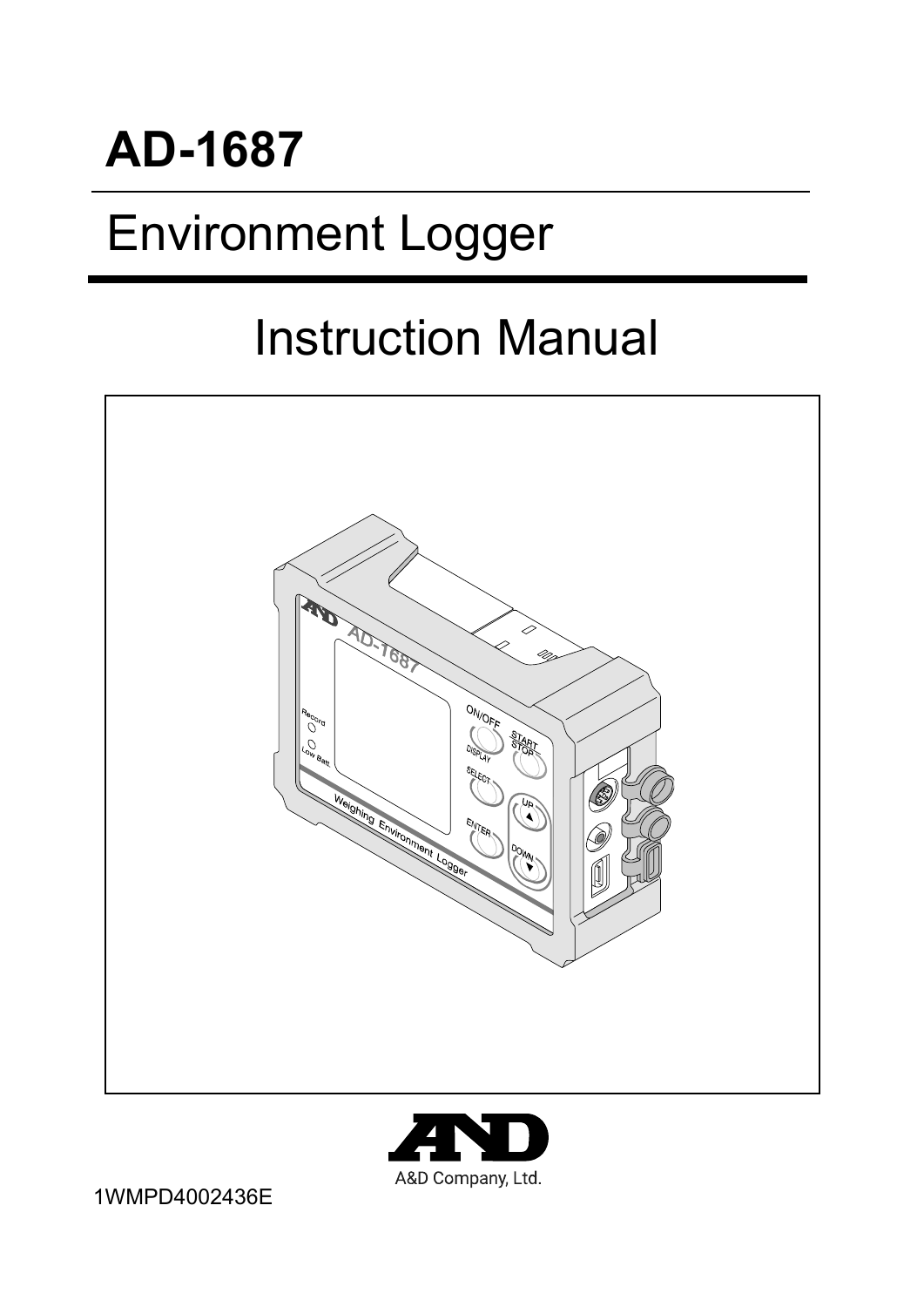#### WARNING DEFINITIONS

The warnings described in this manual have the following meanings:

- **Caution** A potentially hazardous situation which, if not avoided, may result in minor or moderate injury or damage to the instrument.
	- **Note** lnformation or cautions to use the device correctly.

This manual is subject to change without any prior notice to improve the product. No part of this manual may be photocopied, reproduced, or translated into another language without the prior written consent of the A&D Company, Limited.

Product specifications are subject to change without any obligation on the part of the manufacturer.

 $\odot$  2015 A&D Company, Limited. All rights reserved.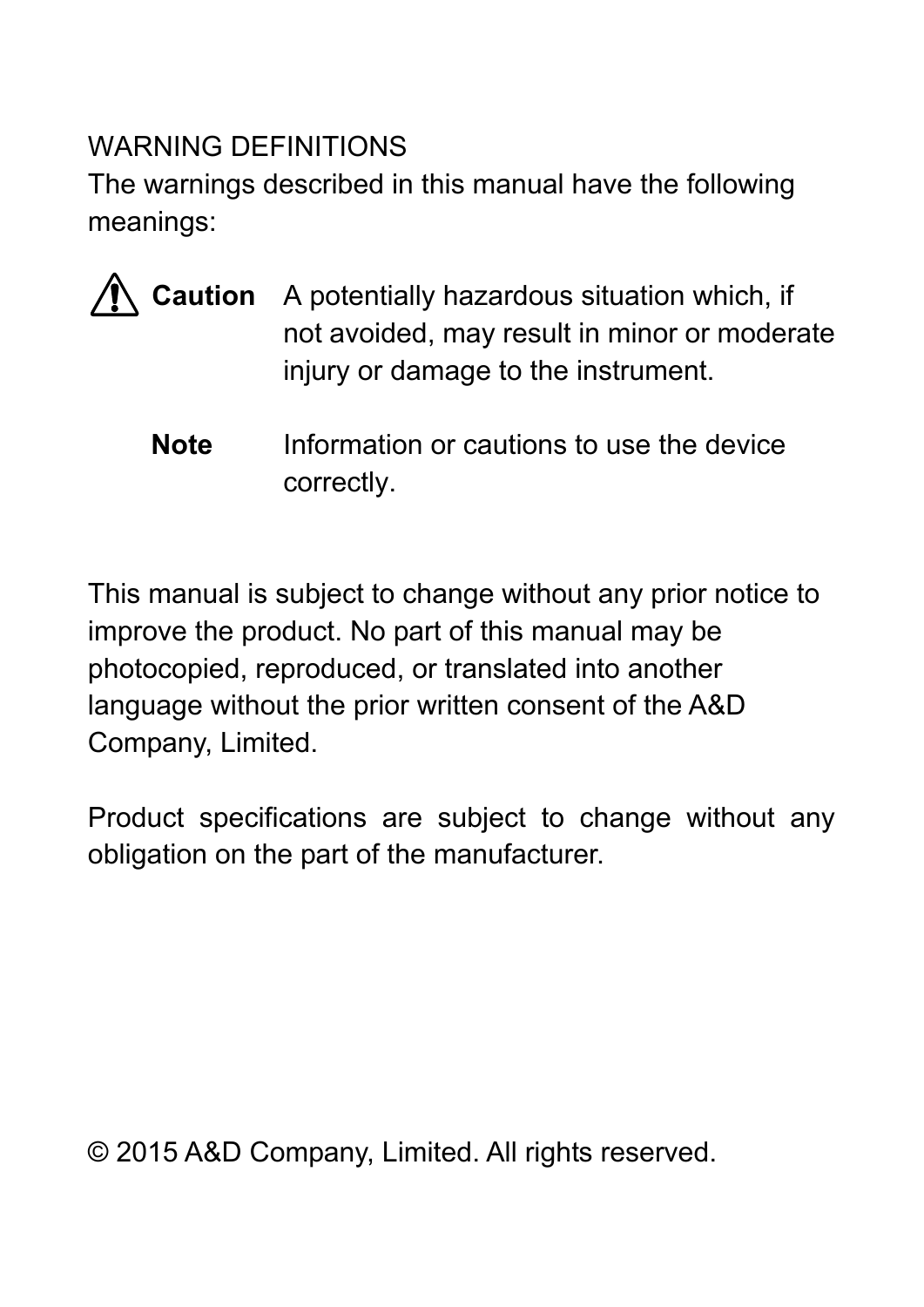### **CONTENTS**

| 1.                                                               |  |
|------------------------------------------------------------------|--|
| 2.                                                               |  |
| 2.1.                                                             |  |
|                                                                  |  |
|                                                                  |  |
| 4.                                                               |  |
| 5.                                                               |  |
| 6.                                                               |  |
| 6.1.                                                             |  |
|                                                                  |  |
| 6.3.                                                             |  |
|                                                                  |  |
|                                                                  |  |
|                                                                  |  |
|                                                                  |  |
| Record the Maximam Value of The Vibration (Peak Hold) 16<br>7.1. |  |
|                                                                  |  |
|                                                                  |  |
| 7.2.2. The Interval Measurement for the Weighing Instrument  19  |  |
|                                                                  |  |
| 7.3.1. Supplying the Power From USB Port of Computer20           |  |
| 7.3.2. Transmitting Data to A Computer (CSV File)                |  |
| 7.3.3. Transmitting Data to A Computer (Real-Time Transmission   |  |
|                                                                  |  |
|                                                                  |  |
| 7.3.3.2. Transmitting Weighing Data and Environmental Data  23   |  |
| 8.                                                               |  |
| 9.                                                               |  |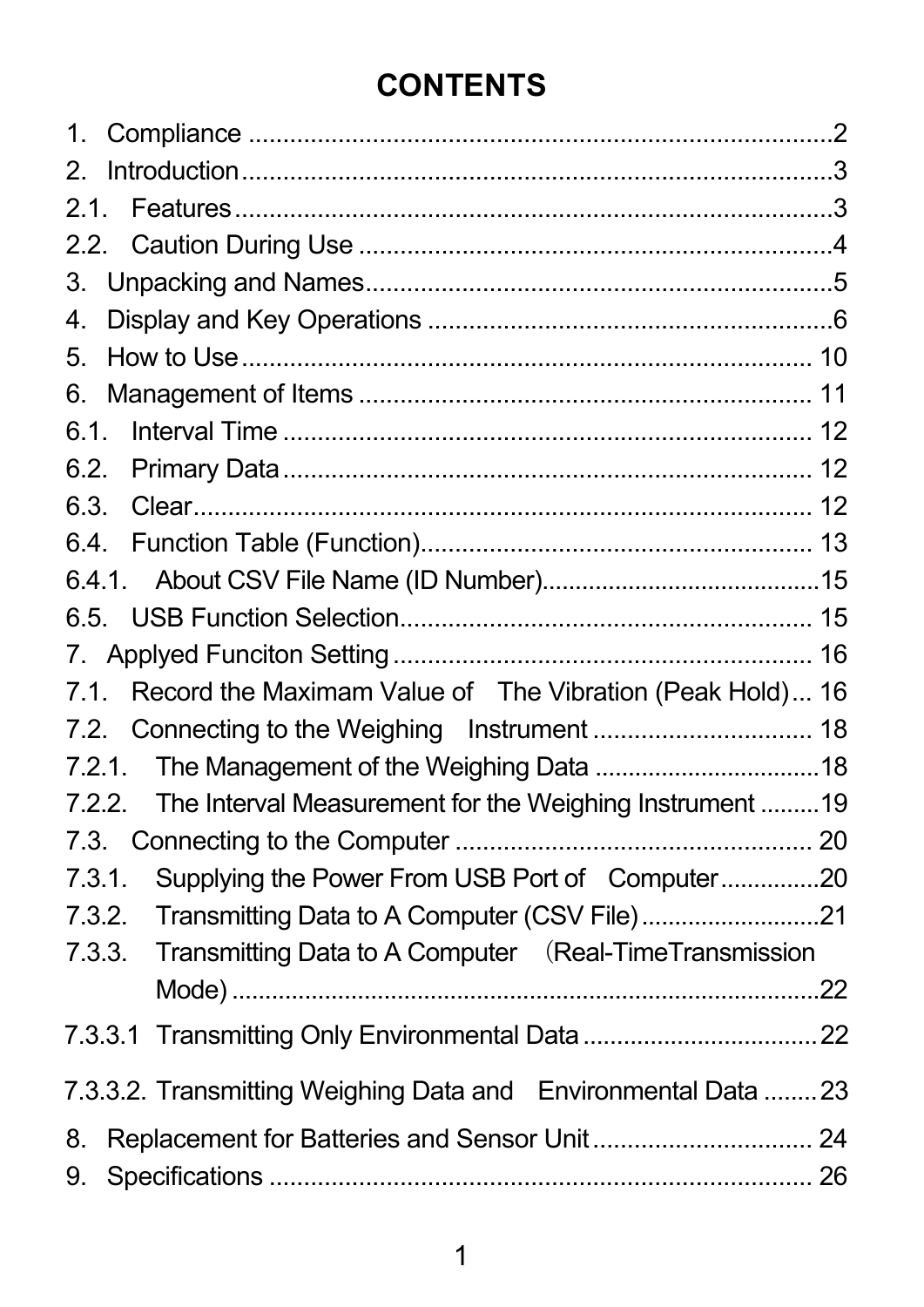# 1. Compliance

#### **Compliance with FCC Rules**

Please note that this device generates, uses and can radiate radio frequency energy. This device has been tested and has been found to comply with the limits of a Class A computing device pursuant to Subpart J of Part 15 of FCC rules. These rules are designed to provide reasonable protection against interference when this device is operated in a commercial environment. If this unit is operated in a residential area, it may cause some interference and under these circumstances the user would be required to take, at his own expense, whatever measures are necessary to eliminate the interference. (FCC = Federal Communications Commission in the U.S.A.)

#### **Compliance With EMC Directives of CE mark**

 $\mathsf{\mathsf{C}}\mathsf{\mathsf{F}}$  This device features radio interference suppression, safety regulation and restriction of Hazardous Substances in compliance with the following Council Directives

| Council directive 2004/108/EC |                                   |
|-------------------------------|-----------------------------------|
|                               | EN61326                           |
|                               | <b>EMC</b> directive              |
| Council directive 2011/65/EU  |                                   |
|                               | EN50581                           |
|                               | Restriction of the use of certain |
|                               | <b>Hazardous Substances</b>       |

The CE mark is an official mandatory European marking. Please note that any electronic product must comply with local laws and regulations when sold or used anywhere outside Europe.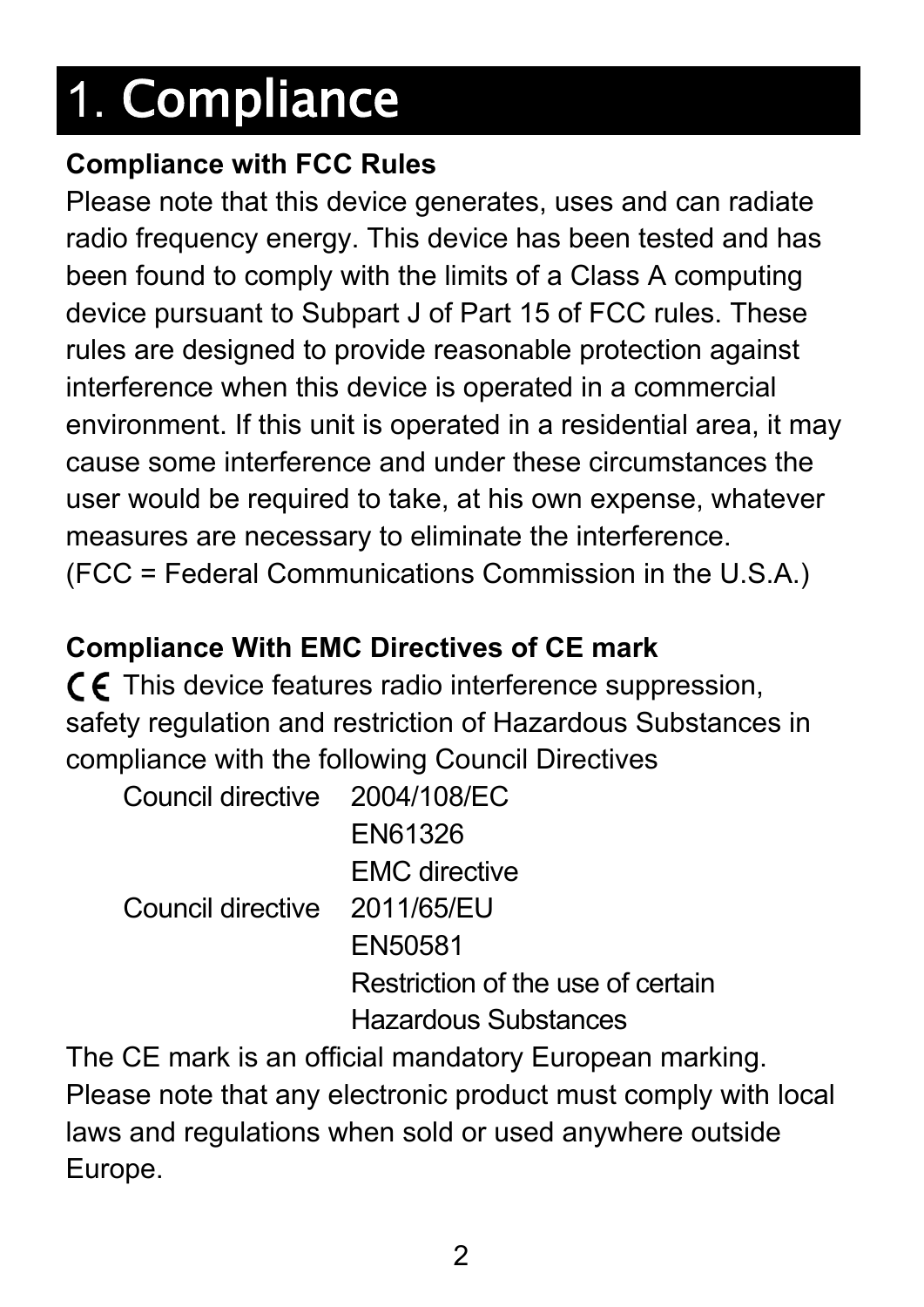# 2. Introduction

This manual describes how the AD-1687 works and how to maximize performance. Please read this manual completely before using the AD-1687.

This device conforms to FCC rules and CE mark EMC directives.

### 2.1.Features

- The AD-1687 is a data logger equipped with 4 sensors: temperature, humidity, barometric pressure and vibration.
- By connecting the output of the AD-1687 to the RS-232C of the insutrument, it is possible to record weighing data and environmental data sets.
- Data can be saved without a computer.
- The AD-1687 has a built-in clock. This allows the date and time to be stored along with the data.
- A maximum of 10,000 data can be stored.
- The environmental data is stored in CSV format and can easily be used by software such as spreadsheet applications.
- The stored data can be read by a computer after the AD-1687 is recognized as USB memory so no special software is required.
- The AD-1687 can transmit data to programs in the computer (Ex: Excel, etc) using the USB interface. (Real time transmission mode)
- When connecting any combination of weighing instrument or computers, the power is supplied for the AD-1687 by them. In this case, AD-1687 batteries are not used.
- An External temperature sensor is available to connect as an option. When it is connected, the second temperature (T2) is displayed and the results can be stored.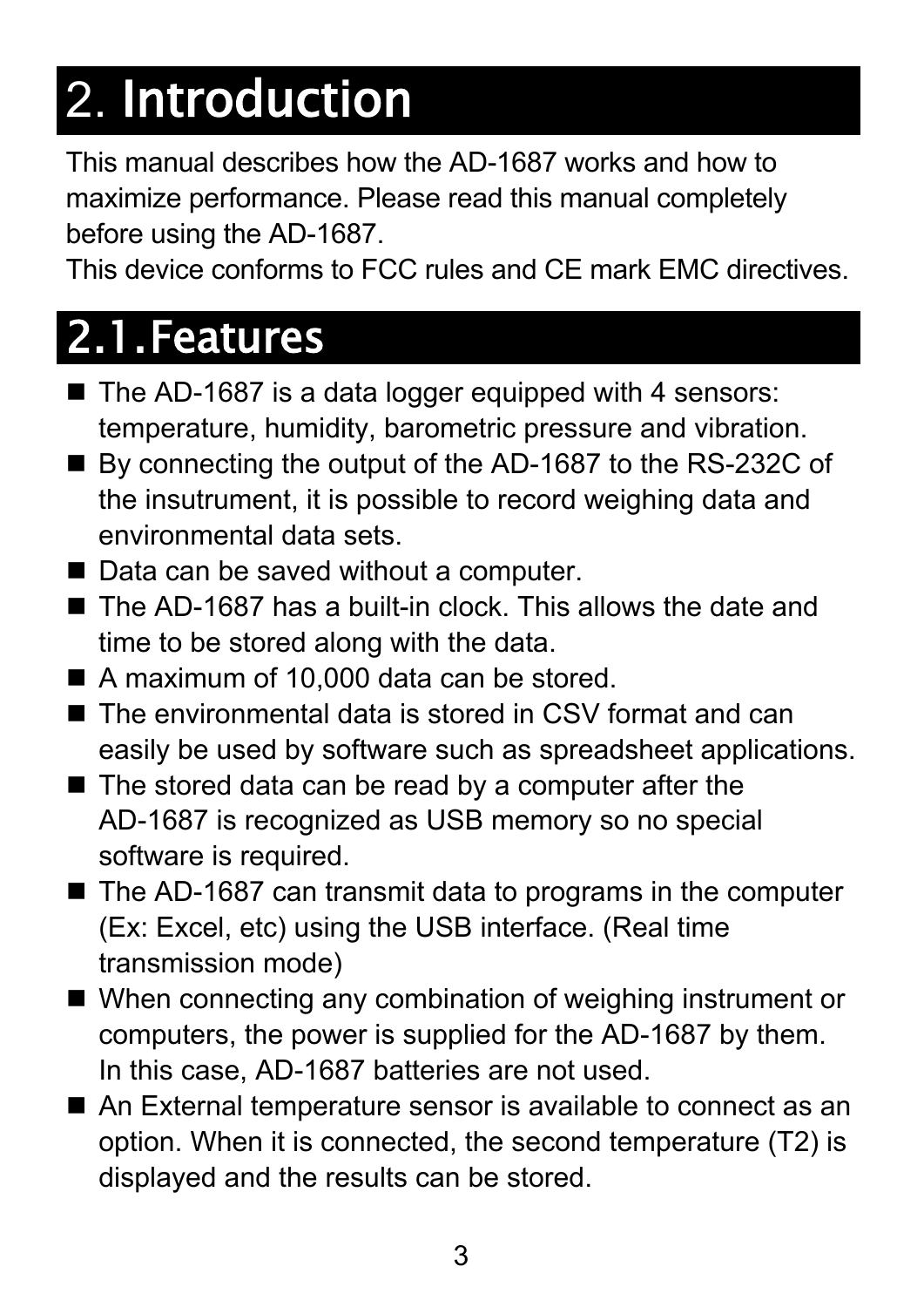### 2.2.Caution During Use

When operating this instrument, be sure to observe the following.

### **Caution**

Do not open the case to repair the AD-1687. Only authorized personnel can perfrm repairs. Attempting repairs yourself may cause damage to the AD-1687 and will void the warranty.

### **Caution**

■ When the battery cover and temperature & humidity sensor unit are connected to the AD-1687 and the connectors are firmly seated in the water resistant connector covers, the AD-1687 is protected against light water exposure (equivalent to IP 65). Please note that the water resistance will not endure immersion in water or high pressure runnning water.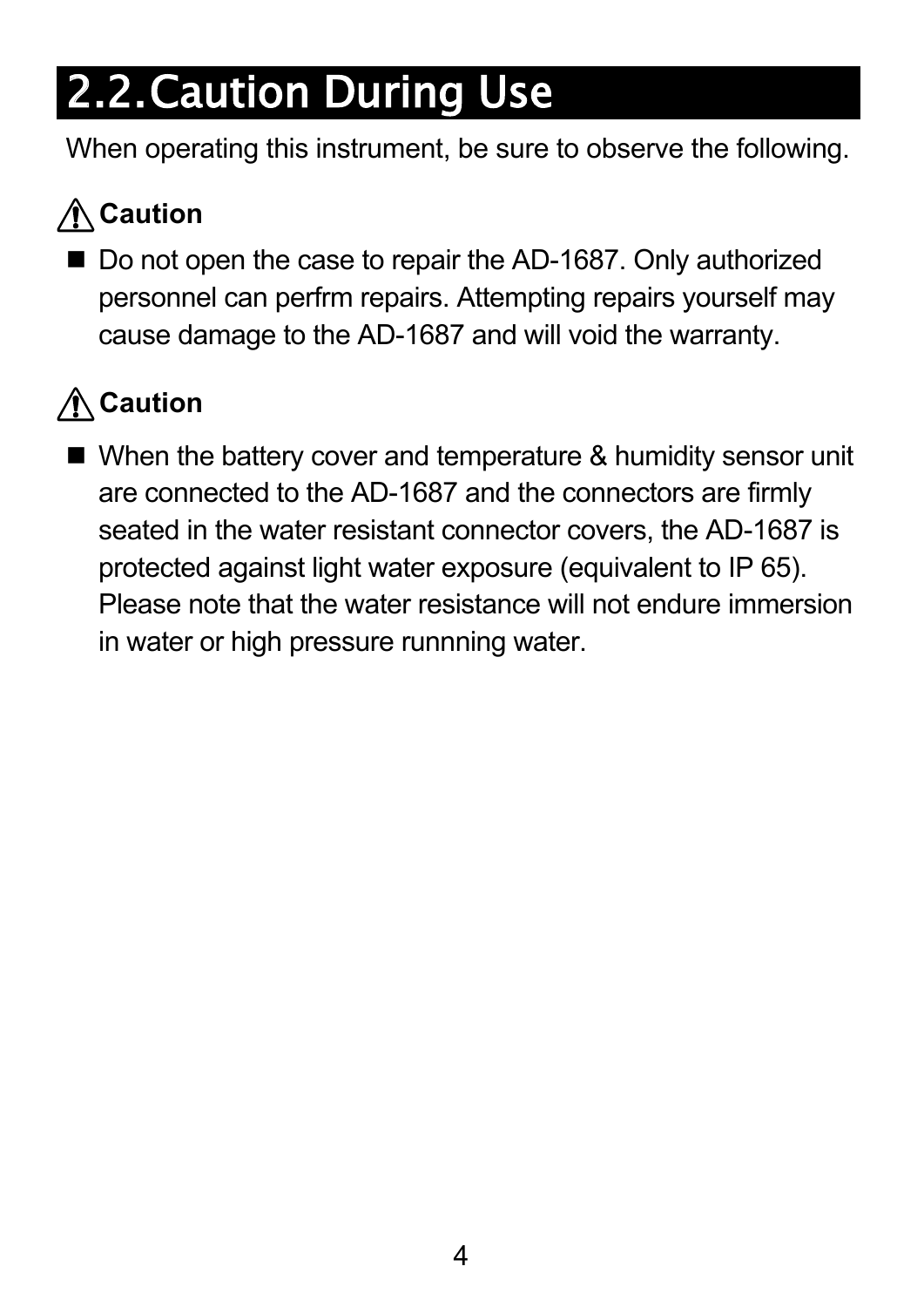# 3. Unpacking and Names



RS-232C cable for weighing instruments



D-Sub 9 pin (1 m) AX-KO3571-100



AX-KO3572-100



Din 7pin (1 m) AX-KO3573-100

USB cable A-mini type B (1 m)



Two batteries for temporary use. Size:LR6 (AA)



This instruction manual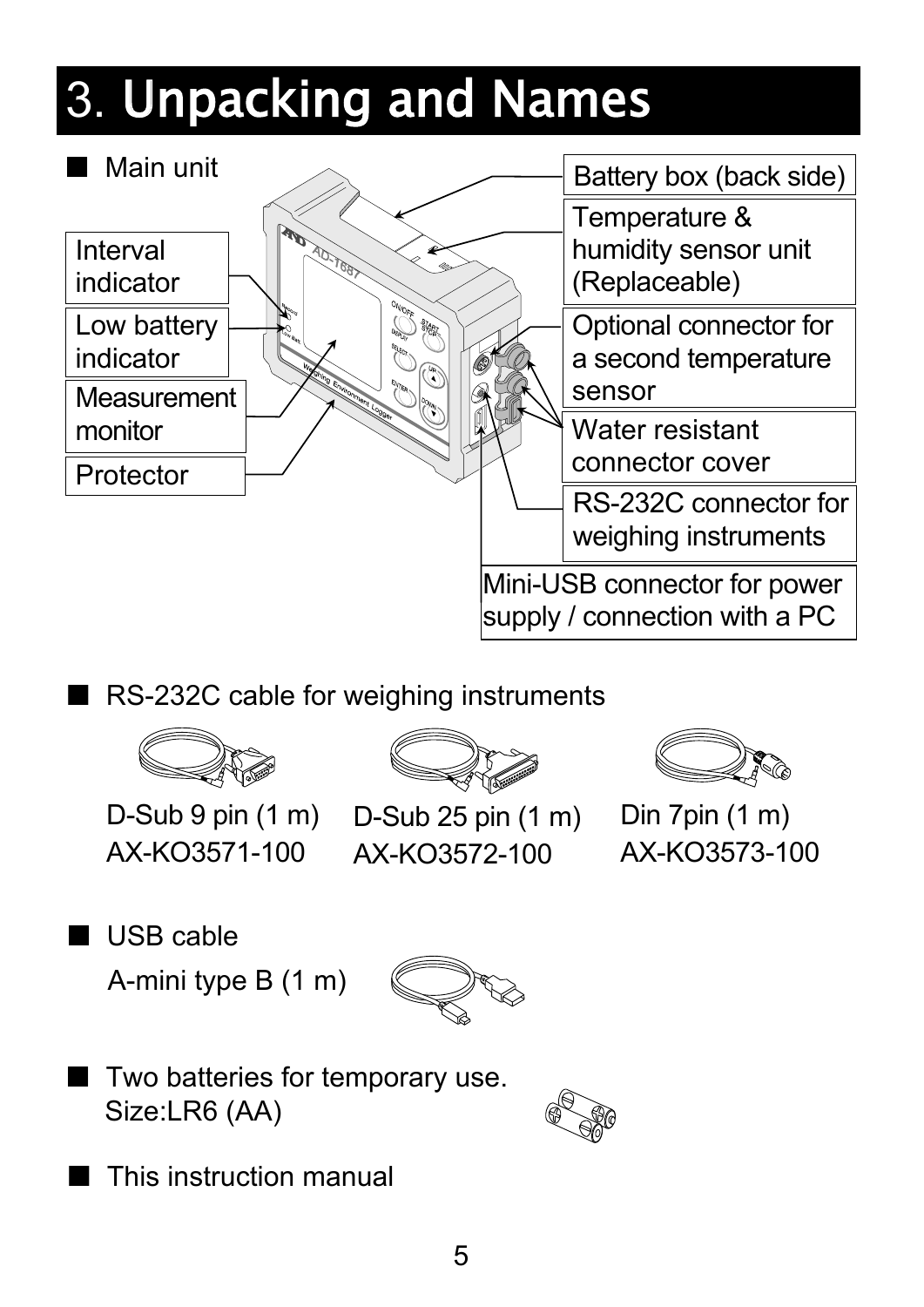# 4. Display and Key Operations

The following five displays can be selected depending on the intended use.

| displays will appear.                         | ■ By pressing the SELECT key repeatedly, five different |  |  |
|-----------------------------------------------|---------------------------------------------------------|--|--|
| Environmental data display screen  <-         | Setting screen                                          |  |  |
|                                               |                                                         |  |  |
| Monitor display screen                        | Trend graph to monitor two data                         |  |  |
|                                               |                                                         |  |  |
| Trend graph to display the environmental data |                                                         |  |  |

### **Display**

1. Environmental data display screen (with example data)



 $\blacksquare$  Recordable capacity of data storage is shown by these level indicators as follows.



Adequate remaining space Half remaining

Almost full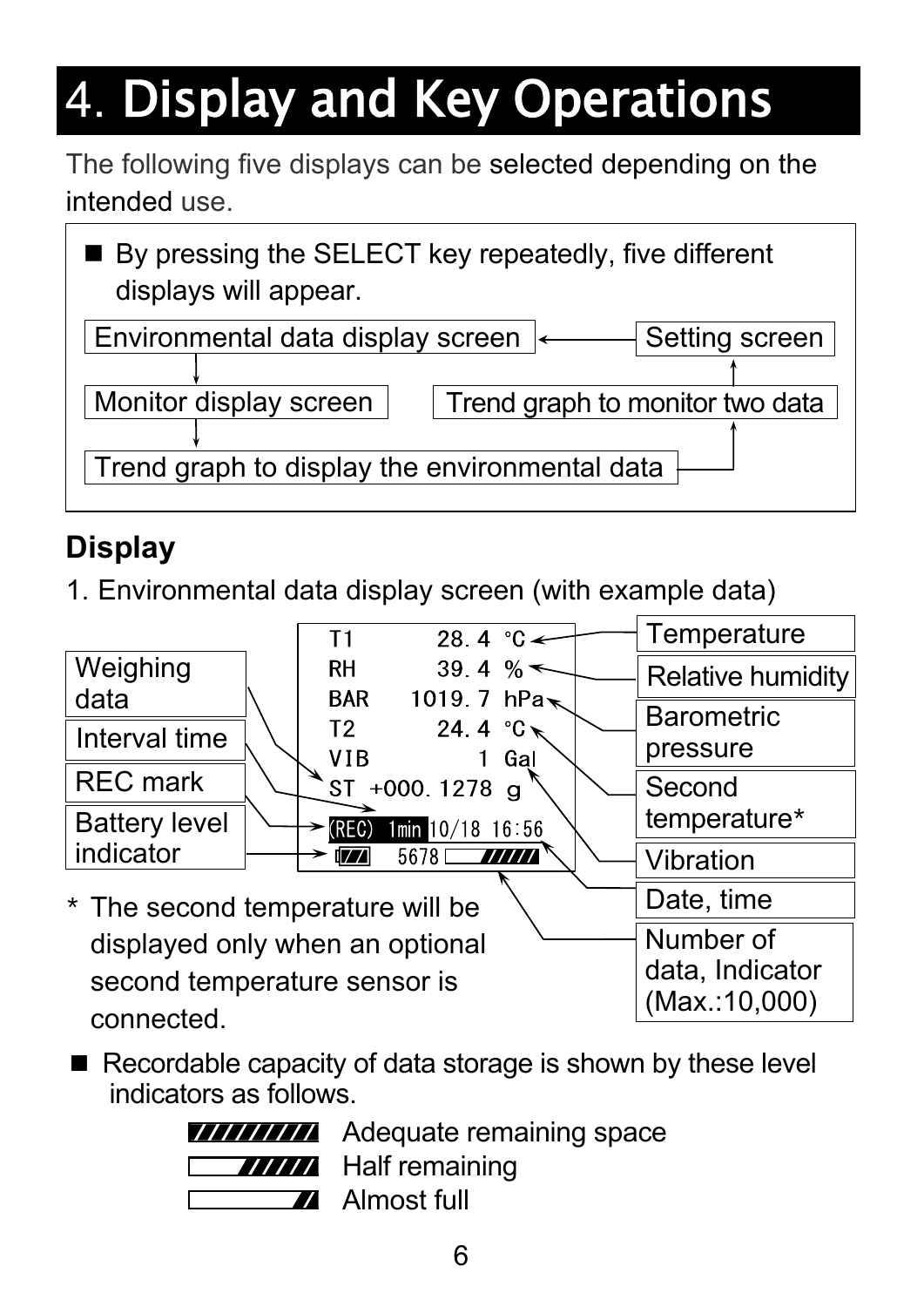2. Monitor display screen

This screen displays the two environmental data that were specified in the setting screen. (Refer to "6.2 Setting the Monitor Display")



3. Trend graph to display the environmental data (with example)

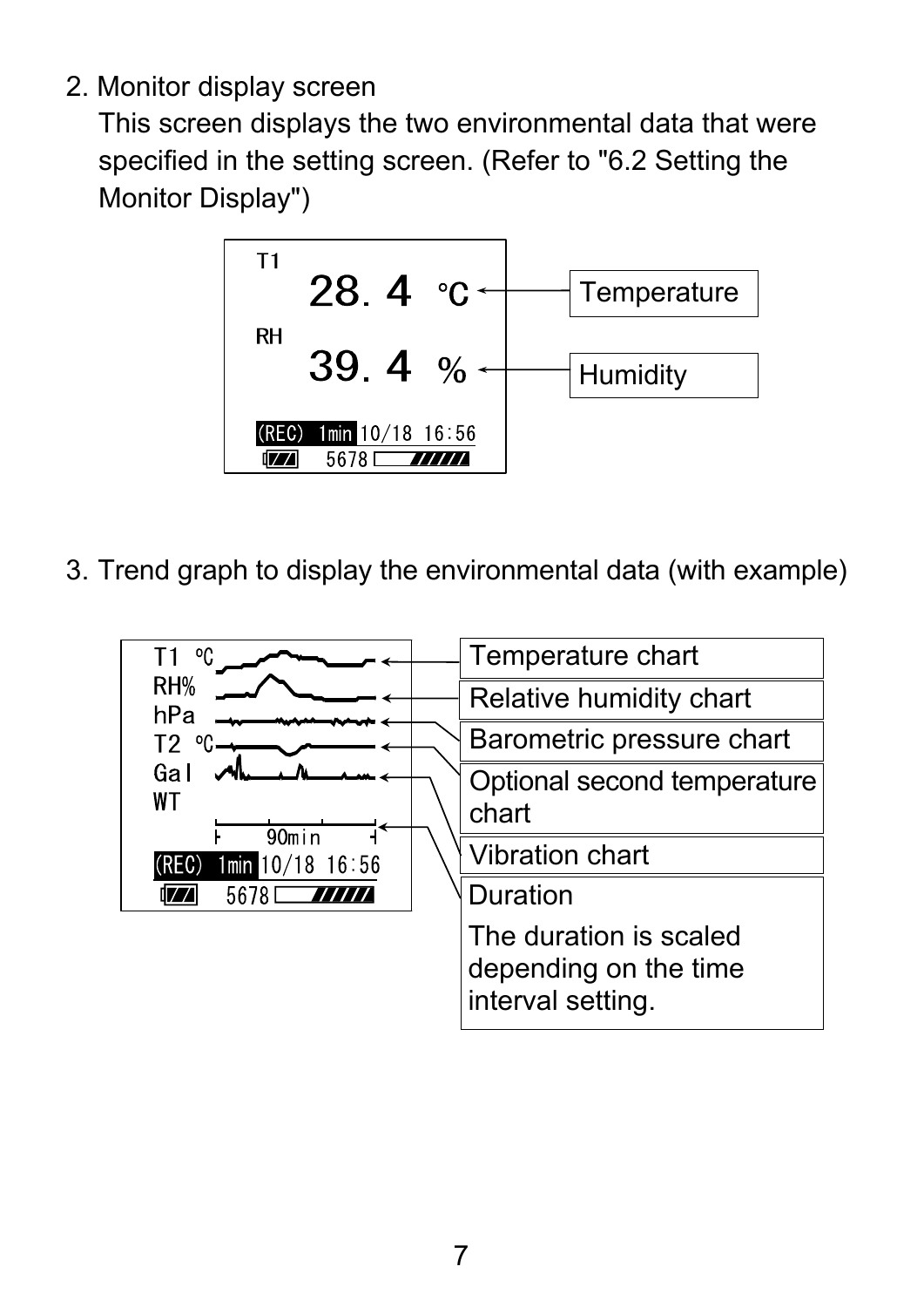4. Trend graph to monitor two data (with example) This screen displays the two environmental data that were specified in the setting screen.(Refer to "6.2 Setting the Monitor Display")



#### **Note**

The battery level indicator is displayed when the battery is used. It is not displayed when external power is used.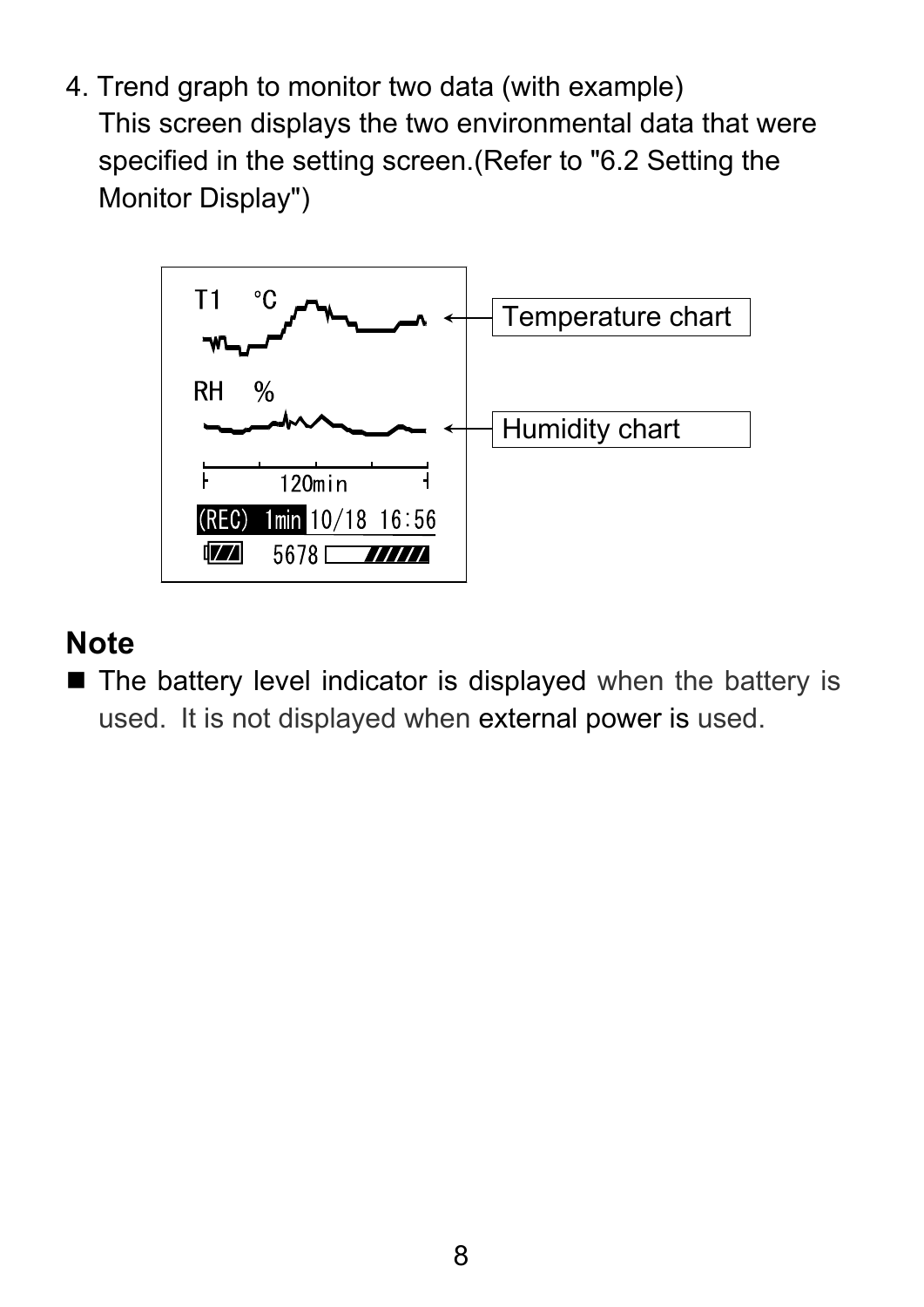### **Key Operations**

| Key                        | <b>Press:</b> Press and release the<br>key immediately                | <b>Long press: Press and</b><br>hold the key for 1 second |
|----------------------------|-----------------------------------------------------------------------|-----------------------------------------------------------|
| <b>ON/OFF</b><br>(DISPLAY) | Shows the current monitor. *1<br>Cancels the setting operation        | Turns on or off the<br>AD-1687.*2                         |
| START/<br><b>STOP</b>      | Starts the interval<br>measurement. Cancels the<br>setting operation. | Stops the interval<br>measurement                         |
| <b>SELECT</b>              | Changes the current display.                                          |                                                           |
| <b>ENTER</b>               | Sets or stores them.                                                  |                                                           |
| $\triangle$ UP,<br>DOWN    | Changes the parameter.                                                |                                                           |

*\**1. When the display is turned off when an interval measurement is being executed, press ON/OFF key and the environmental data will be displayed.

The current display will be hidden after being idle for one minute during the interval measurement to suppress the battery consumption.

\*2. The display will be turned off about one minute later when battery power is used except during the interval measurement. The AD-1687 is not turned off while the power is supplied by an external power, such as a weighing instrument, personal computer, AC adopter.

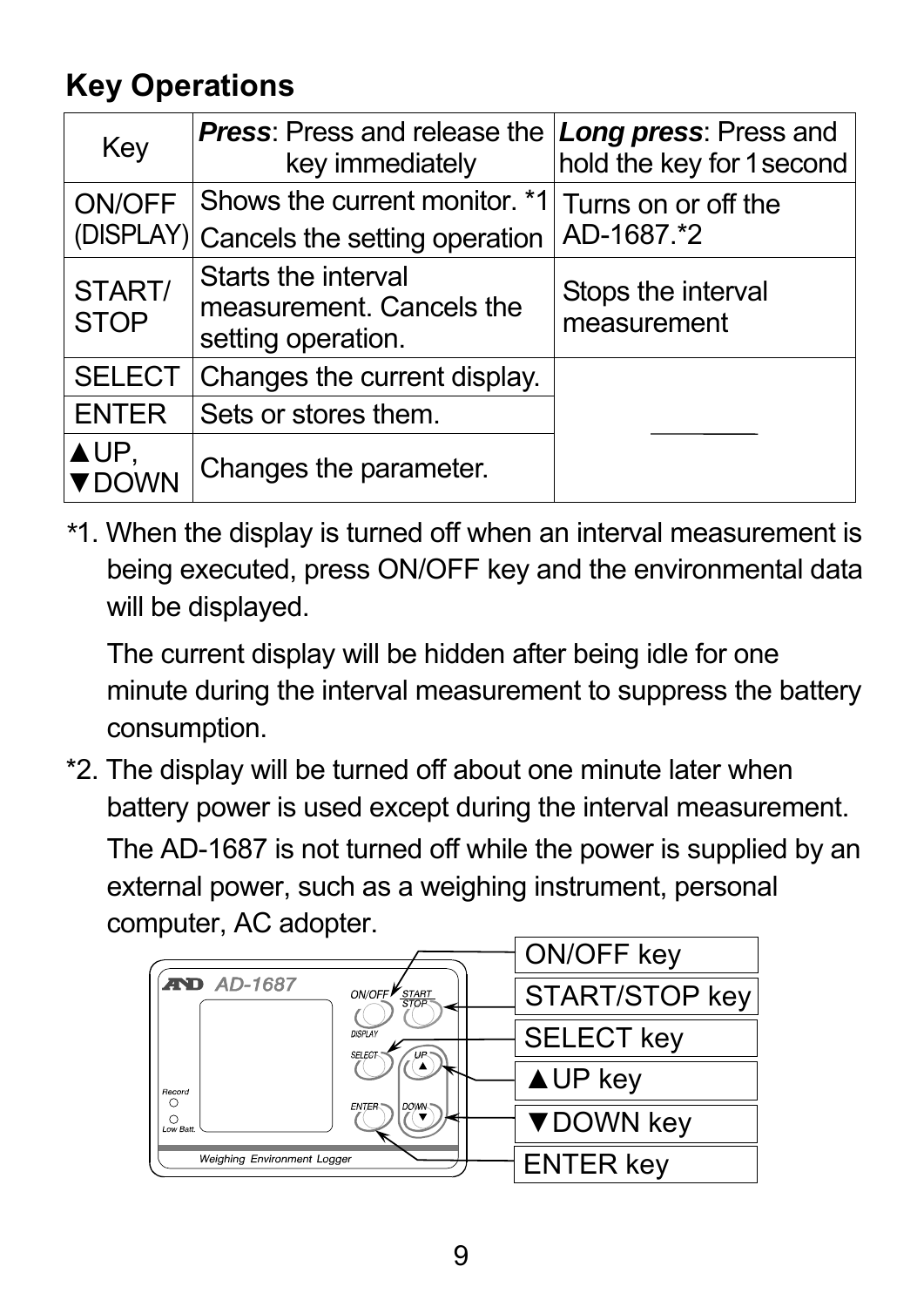# 5. How to Use

- 1. Turn on the power.
- In the case of the AC adapter: The power turns on automatically. Select 「EXT.POWER」, press ENTER key.
- $\blacksquare$  In the case of battery drive: When pressing and holding the ON/OFF key, the AD-1687 will turn on.

For inserting of batteries, please refer to the "8. Replacement for Batteries and Sensor Unit".

2. The basic operation will use the keys below

| Key                     | Operation     | Function of the AD-1687                                                                                                           |  |  |  |
|-------------------------|---------------|-----------------------------------------------------------------------------------------------------------------------------------|--|--|--|
| <b>SELECT</b>           | <b>Press</b>  | Changes the current display.                                                                                                      |  |  |  |
| <b>START/STOP Press</b> |               | Starts the interval measurement. The<br>indicator REC is shown.                                                                   |  |  |  |
| START/STOP              | Long<br>press | Stops the interval measurement. The<br>indicator REC is hidden.                                                                   |  |  |  |
| <b>ON/OFF</b>           | Long<br>press | Turns off the AD-1687 except during<br>the interval recording or when power<br>is supplied from a source other than<br>batteries. |  |  |  |

#### **Note**

- The time to show or hide the display can be specified at the parameter "POWER SAVE" in the "6.4 Function Table". After being idle for one minute, the AD-1687 is turned off while using battery power (The factory setting).
- During the interval recording, should the recording data memory become full, the interval recording stops automatically, and the power is turned off.(The factory default recording system "FUNCTION" setting is "ONE-TIME".)
- Temperature and humidity sensor unit is replaceable (life approximately 2 years).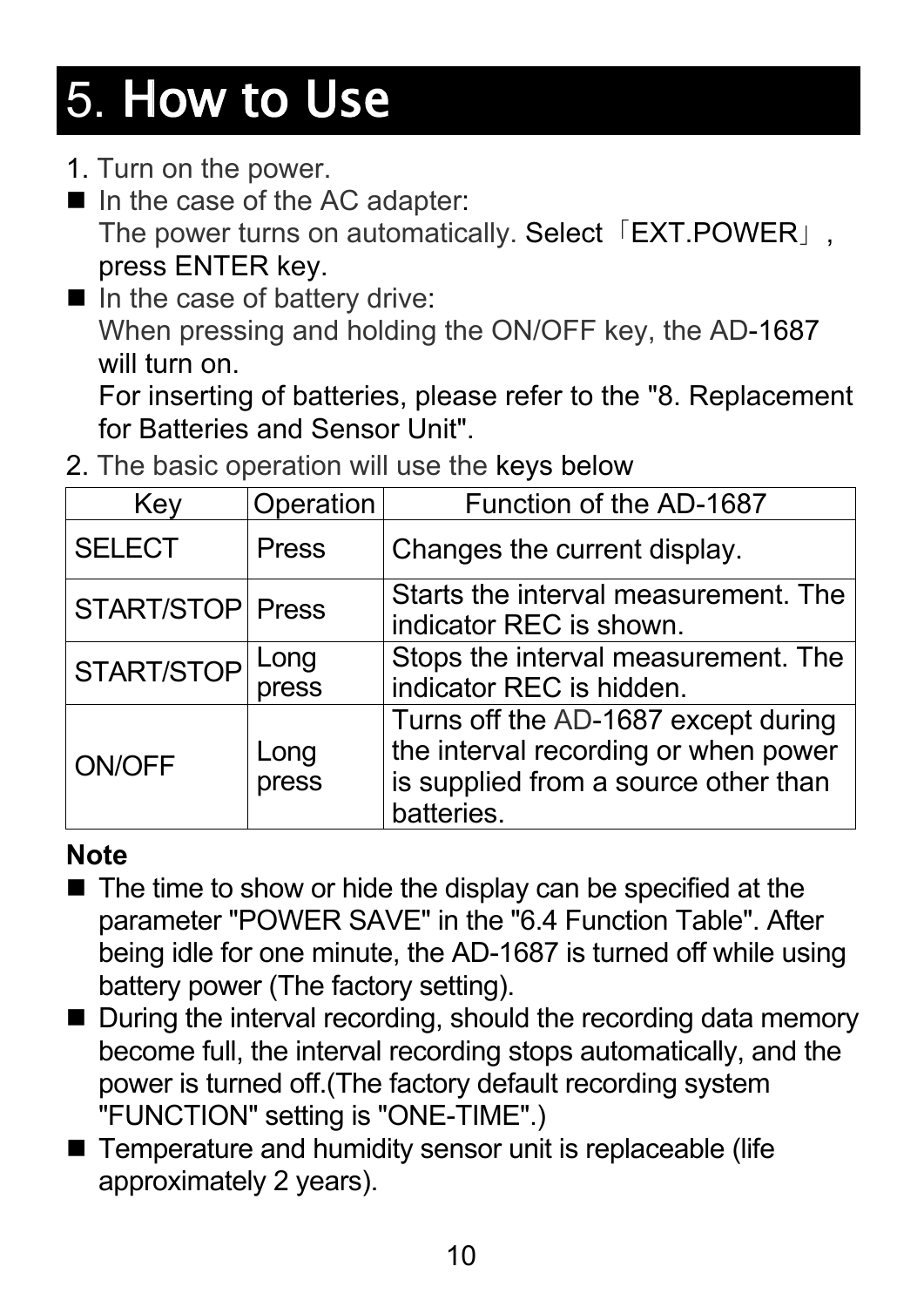# 6. Management of Items

#### **Setting screen**



1. Display the menu.

SELECT key: Press this key several times to display the menu.

2. Enter to an item of the menu.

| $\triangle$ UP, $\nabla$ DOWN key: Selects an item. |                       |
|-----------------------------------------------------|-----------------------|
| <b>ENTER key:</b>                                   | Enters into the item. |

3. Specify a parameter for the current item.

|                   | <b>AUP, VDOWN key:</b> Selects a parameter. |
|-------------------|---------------------------------------------|
| <b>ENTER key:</b> | Stores new parameter and                    |
|                   | proceeds to next item.                      |
| ON / OFF key:     | Cancels and proceeds to next item           |
|                   | or menu.                                    |

4. Operations after finishing the management.

SELECT key: Proceeds to the intended display

#### **Note**

■ Selectable items will change depending on operating conditions.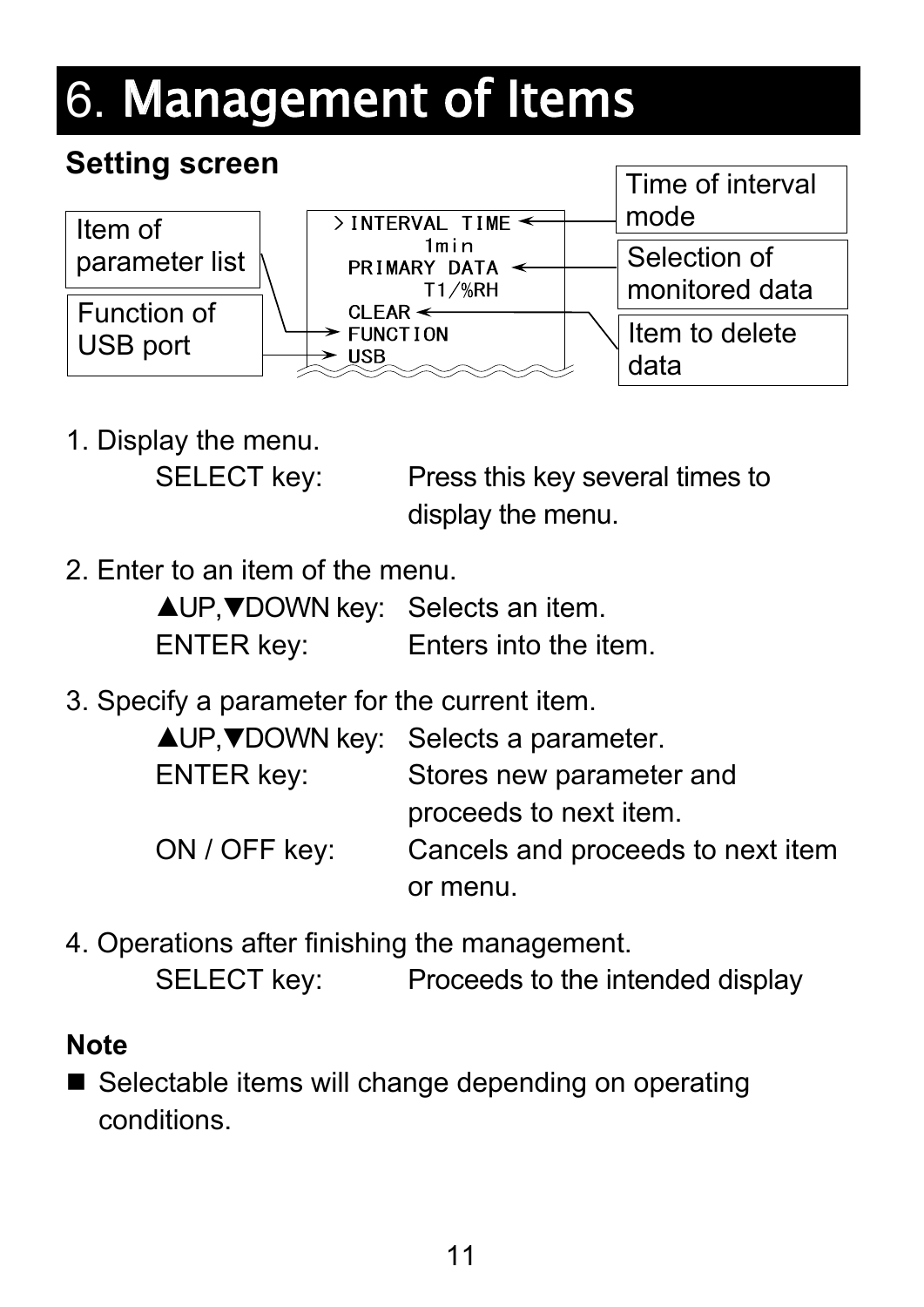### 6.1.Interval Time

Specify an interval time of measurement with the interval measurement.

This is the same as item "INTERVAL TIME" of the "6.4.Function".

### 6.2.Primary Data

Specify two items to display from the temperature, relative humidity, barometric pressure, vibration and weighing data with "PRIMARY DATA" display or "Trend graph" display. Refer to item "PRIMARY DATA" of the "6.4.Function".

### 6.3.Clear

Delete the stored data that is the last data or all.

- 1. Select CLEAR to move on to the following display.
- 2. Select an item with  $\triangle$ UP or  $\nabla$ DOWN key and execute with ENTER key.

| >CLEAR<br>LAST < | Deletes a last data   |
|------------------|-----------------------|
| CI FAR           | Deletes all data      |
| <b>RETURN</b>    | Returns to the menu   |
| <b>TITTA</b>     | Number of stored data |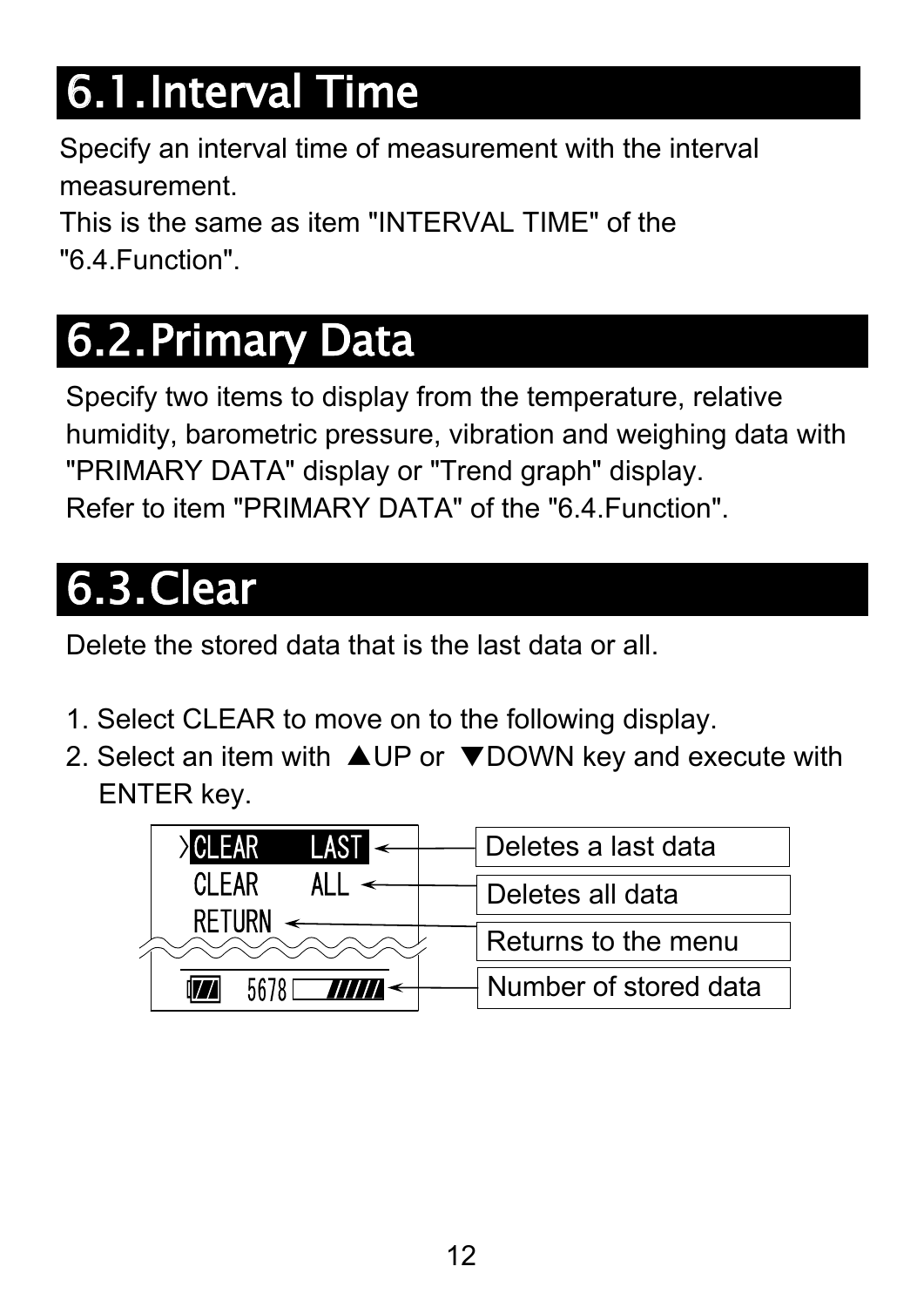### 6.4.Function Table (Function)

The function table can specify each action of the function and the communication of the AD-1687. Items of each functions are stored as a parameter. These parameters are stored in the AD-1687 even without power.

|                       | Item                 | <b>Parameter and Detail</b>                                      |  |  |
|-----------------------|----------------------|------------------------------------------------------------------|--|--|
| <b>INTERVAL TIME</b>  |                      | 1, 2, 5, 10, 15, 20, 30 seconds,                                 |  |  |
|                       |                      | 1, 2, 5, 10, 15, 20, 30, 60 minutes                              |  |  |
|                       |                      | T1* Temperature                                                  |  |  |
|                       |                      | %RH <sup>*</sup> Humidity                                        |  |  |
| <b>PRIMARY DATA</b>   |                      | <b>BAR</b> Barometric pressure                                   |  |  |
|                       |                      | VIB  Vibration                                                   |  |  |
|                       |                      | WT  Weighing data                                                |  |  |
|                       |                      | ONE-TIME <sup>*</sup> Stops at full memory                       |  |  |
| <b>RECORDING TYPE</b> |                      | <b>ENDLESS</b> Overwrites at full                                |  |  |
|                       |                      | memory                                                           |  |  |
| <b>BUZZER</b>         |                      | OFF  Not sounded                                                 |  |  |
|                       |                      | ON <sup>*</sup> Sounds buzzer                                    |  |  |
| <b>DECIMAL POINT</b>  |                      | * …………… dot                                                      |  |  |
|                       |                      | comma                                                            |  |  |
|                       |                      | BAUD RATE   600, 1200, 2400 <sup>*</sup> , 4800, 9600, 19200 bps |  |  |
|                       |                      | BALANCE BITS PARITY 7bits/EVEN*, 7bits/ODD, 8bits/NONE           |  |  |
|                       | TERMINATOR CR LF* CR |                                                                  |  |  |
|                       |                      | OFF, 30 seconds, 1 <sup>*</sup> , 2, 5 or 10                     |  |  |
| <b>POWER SAVE</b>     |                      | minutes                                                          |  |  |
|                       |                      | yyyy/mm/dd*, mm/dd/yyyy, dd/mm/yyyy                              |  |  |
| <b>DATE FORMAT</b>    |                      | year: yyyy, month: mm, day: dd                                   |  |  |
| <b>DATE SETTING</b>   |                      | Example: 2015 / 12 / 31                                          |  |  |
| <b>TIME SETTING</b>   |                      | Example: 13: 15: 30                                              |  |  |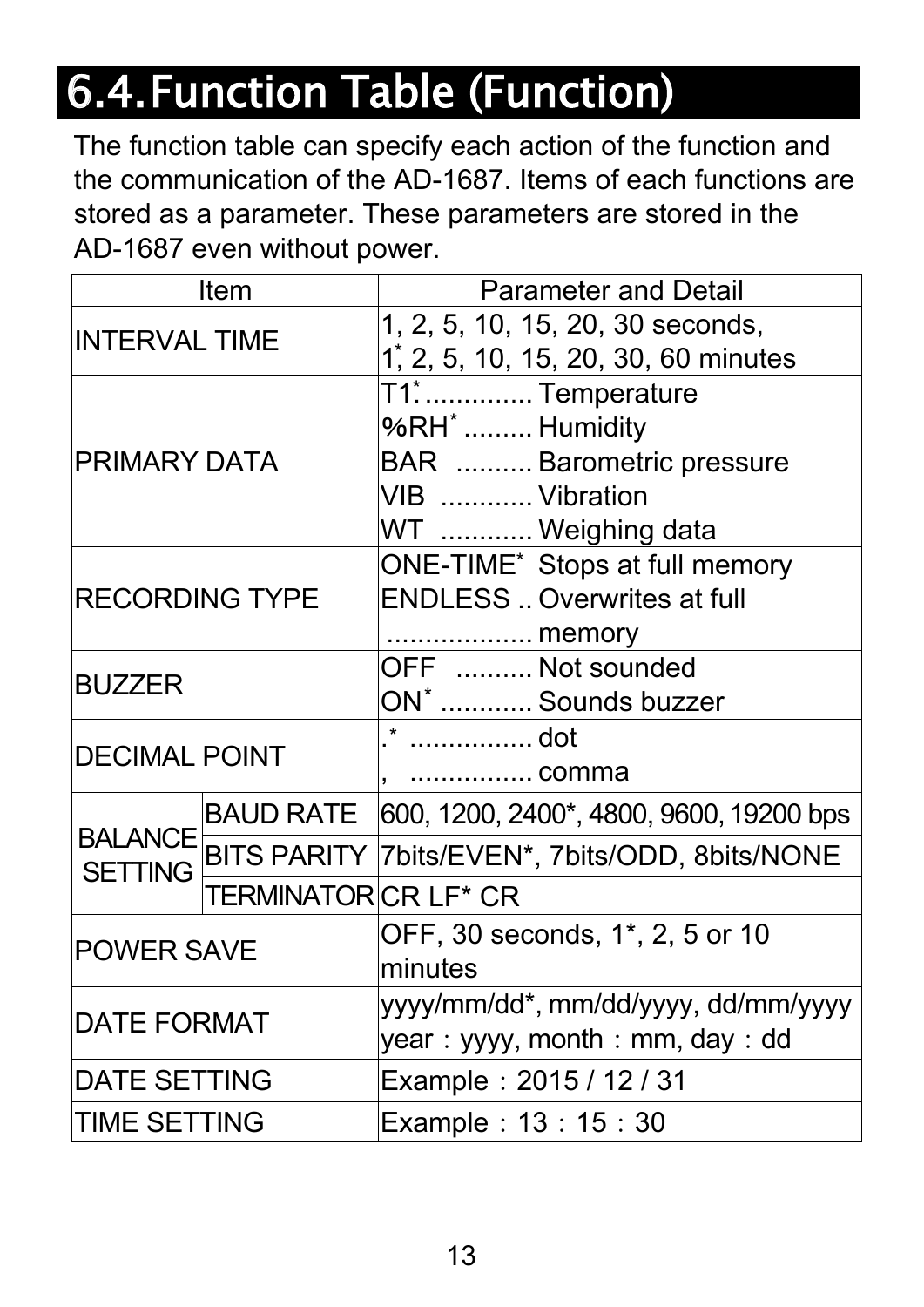| <b>ID NUMBER</b>                                                               | 8 characters. Example: ROOM-NO1<br>The factory setting is a serial number<br>(Refer to "6.4.1. CSV File Name")                                                                                                                               |  |  |  |
|--------------------------------------------------------------------------------|----------------------------------------------------------------------------------------------------------------------------------------------------------------------------------------------------------------------------------------------|--|--|--|
| <b>CONTRAST</b>                                                                | $40*$ to 50<br>25<br>to                                                                                                                                                                                                                      |  |  |  |
| <b>Record the Maximum</b><br><b>Value of the Vibration</b><br><b>PEAK HOLD</b> | OFF <sup>*</sup> Record the value of the<br>vibration at the time of<br>recording<br>ON  Record the maximum value<br>of the air flow and vibration in<br>the interval time<br>(Refer to "7.1. Record the Maximum<br>Value of the Vibration") |  |  |  |
|                                                                                | Every* Save at the time of receipt<br>of the data                                                                                                                                                                                            |  |  |  |
| <b>Recording Mode</b>                                                          | Weighing Value Interval   Interval  Save data for each interval<br>time                                                                                                                                                                      |  |  |  |
| <b>WEIGHING DATA</b>                                                           | (Refer to "7.2.2. The Interval                                                                                                                                                                                                               |  |  |  |
|                                                                                | Measurement for the Weighing<br>Instrument)                                                                                                                                                                                                  |  |  |  |
| Initialization of Internal                                                     | Returns to the internal settings to                                                                                                                                                                                                          |  |  |  |
| Setting                                                                        | factory settings. It should be noted that                                                                                                                                                                                                    |  |  |  |
| <b>FUNCTION INIT</b>                                                           | the date/time settings are not                                                                                                                                                                                                               |  |  |  |
|                                                                                | changed.                                                                                                                                                                                                                                     |  |  |  |
| Return                                                                         | Returns to the menu                                                                                                                                                                                                                          |  |  |  |

\* : Factory setting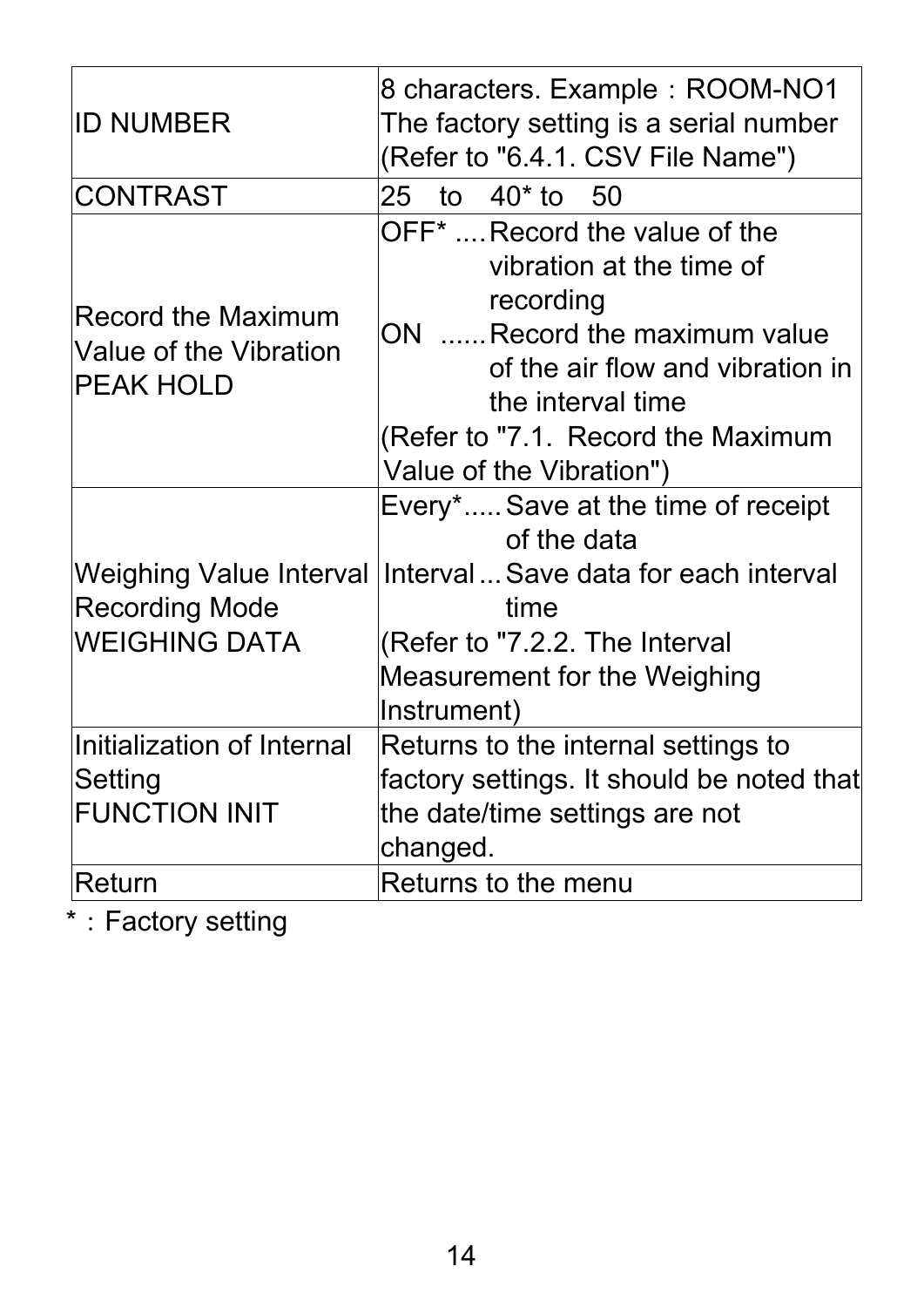### 6.4.1. About CSV File Name (ID Number)

- The CSV file name that is stored in the AD-1687 will be "AD-1687\_ID number .CSV"
- You can create a new name which is easier to manage by changing the ID number.

(Example) ID number : ROOM-NO1

CSV file name : AD-1687 ROOM-NO1.CSV

- The factory setting is a serial number on the ID number.
- Changing the ID number creates a CSV file with a new name. Leaving old files will reduce storage free space, may not store up to 10,000 data.

Remove all old files using operations "CLEAR ALL" specified in "6.3. Clear".

### 6.5.USB Function Selection

When connecting AD-1687 and the computer with a USB cable, the screen to select which function to use is displayed. For each function and method of operation, please see "7.3 Connecting to the computer"

Even when powered by a USB cable from the AC adapter, screen for selecting the function appears. Please select "EXT.POWER" at this time. In this case, even if other functions are selected, they would be invalidated.

When a USB is not connected, this function is not available.

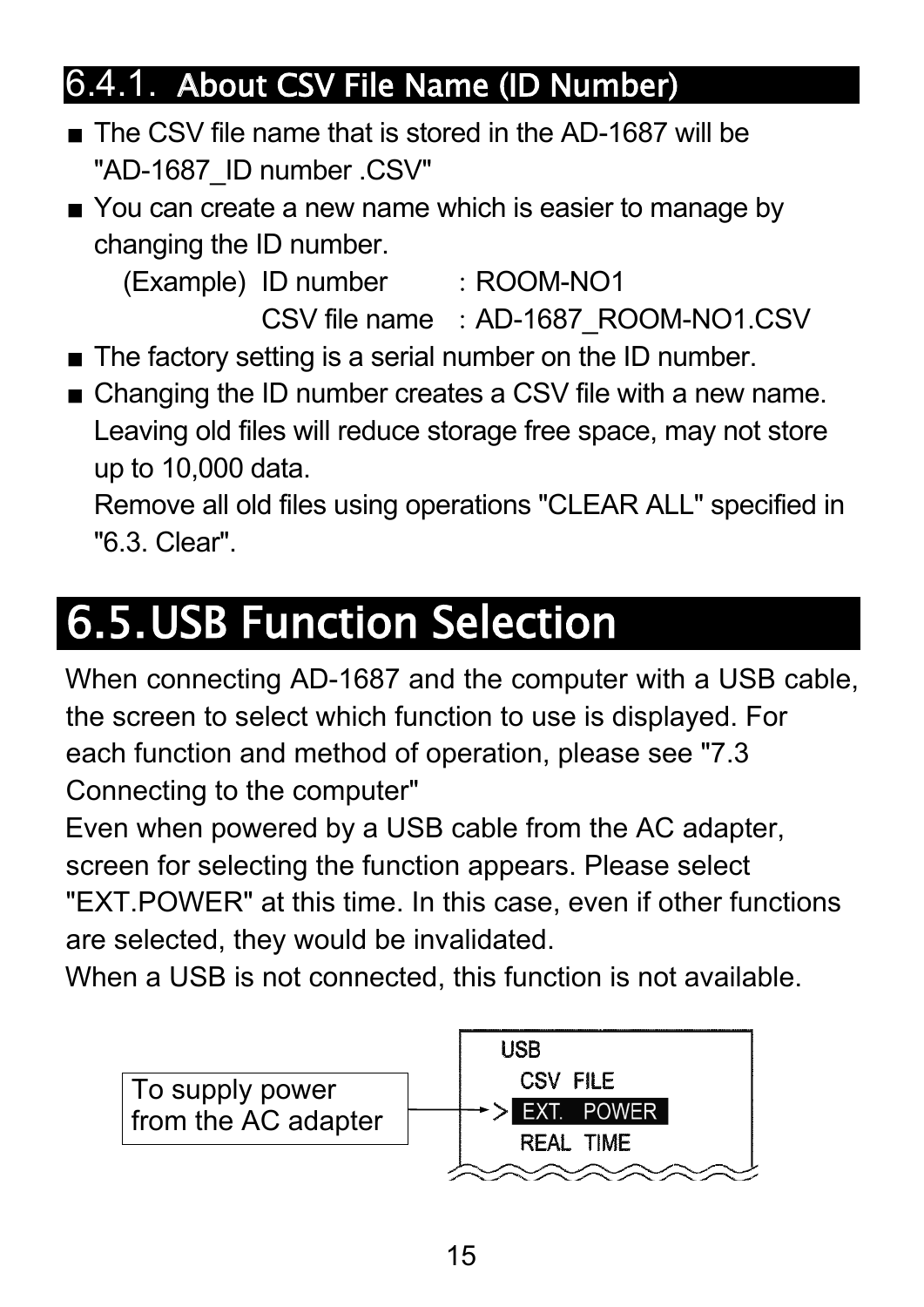# 7. Applyed Funciton Setting

### 7.1.Record the Maximam Value of The Vibration (Peak Hold)

- In the Factory setting "PeakHold OFF", the value of the vibration to be recorded in the AD-1687 is the value of the interval recording. If "PeakHold ON" mode is set, which records the maximum value of the vibration, the peak value during each interval time is held and recorded, the peak value during each interval time is held and recorded.
- When in the PeakHold mode,  $\blacksquare$  will be displayed next to VIB of the display screen.

| Τ1   | 24.8 °C                    |
|------|----------------------------|
| RH   | 46.8%                      |
| BAR  | 1100.3 hPa                 |
| VIBP | 8 Gal                      |
|      | $10/18$ 16:50              |
|      | 0 <i>7 7 7 7 7 7 7 7 7</i> |

 $T<sub>1</sub>$  $24.5$  °c VIBP Ga I  $10/18$  16:50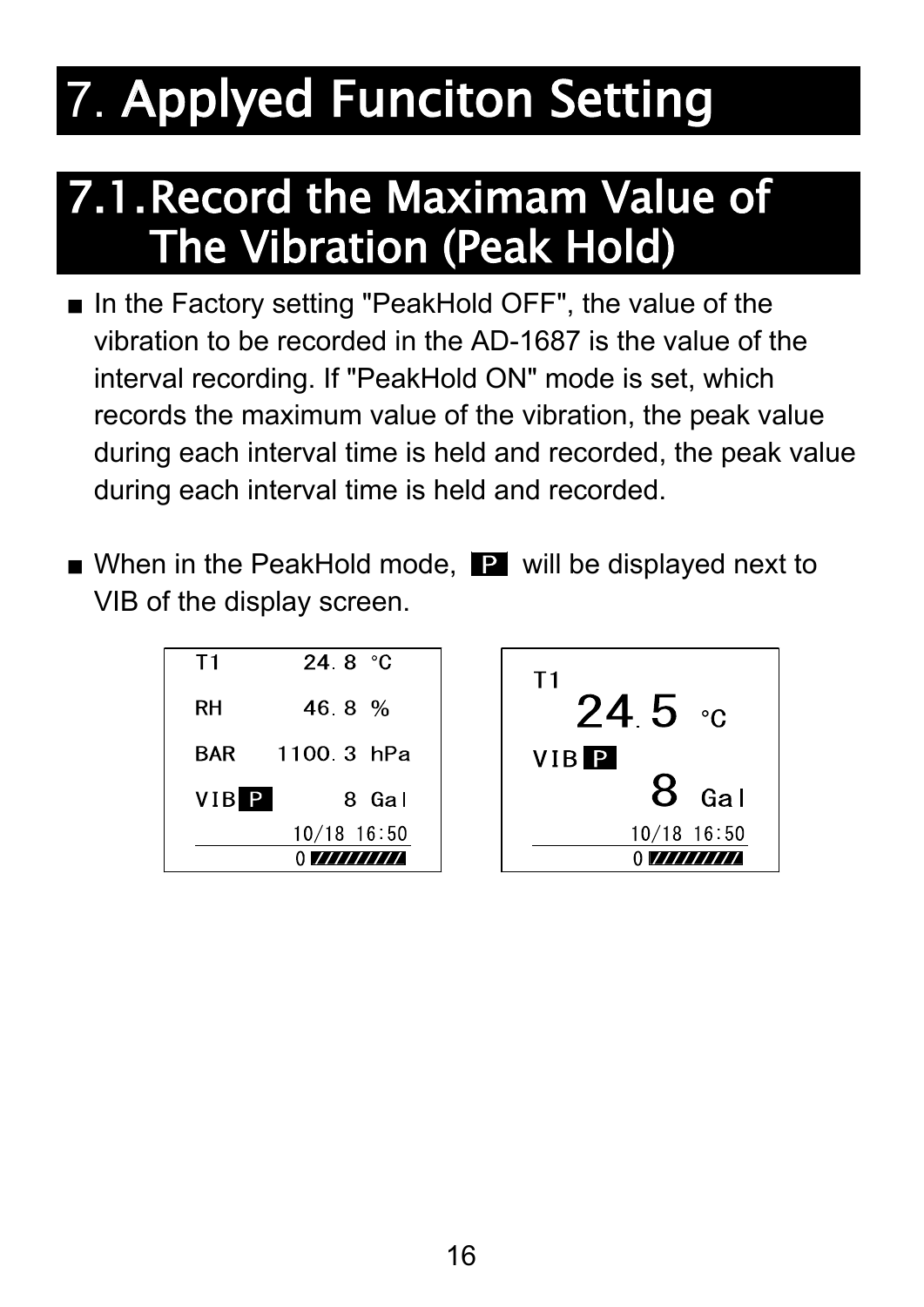#### (Example) To record at 1minute interval time

- Line: Vibration values received by the AD-1687.
	- $\times$  : The value of vibration to be recorded in the factory setting "PeakHold OFF"
	- $O:$  The value of vibration to be recorded in the peak-hold mode "PeakHold ON"



#### Recorded value

| Recording time [min] | 1 min | 2 min  | 3 min | 4 min |
|----------------------|-------|--------|-------|-------|
| <b>PEAK HOLD OFF</b> | 1 Gal | 6 Gal  | 4 Gal | 1 Gal |
| PEAK HOLD ON         | 1 Gal | 15 Gal | 8 Gal | 6 Gal |

#### **Note**

- $\blacksquare$  In the peak hold mode, the power is always ON to because sampling speed is fast. ("POWER SAVE" in the "6.4. Function" is disabled.)
- To avoid battery depletion, connecting the AC adapter is recommended.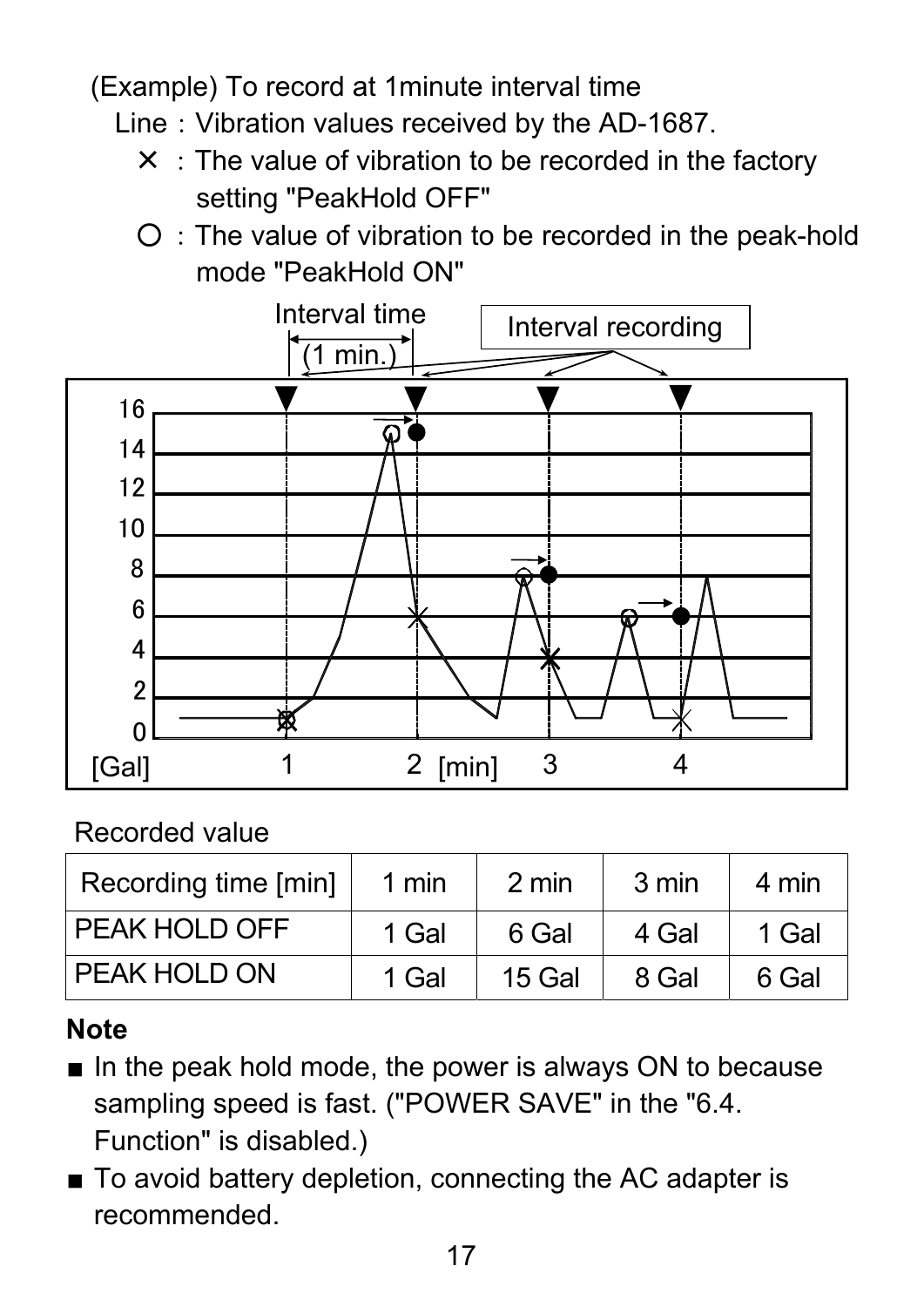<sup>ڦ</sup> When only the battery power is available, please power OFF by holding down the ON/OFF key after finishing the measurement.

### 7.2.Connecting to the Weighing Instrument

■ The AD-1687 saves the weighing data and environment data at the same time when receiving the weighing data.

### 7.2.1. The Management of the Weighing Data

- Step 1 Connect the AD-1687 and A&D's weighing instrument using the provided RS-232C cable.
- Step 2 Press the data output key (Ex.PRINT key) of the weighing instrument to transmit data. The AD-1687 receives data and the indicator REC is shown for 1second.
- Step 3 Stored data is shown for 5 seconds in the measurement monitor.

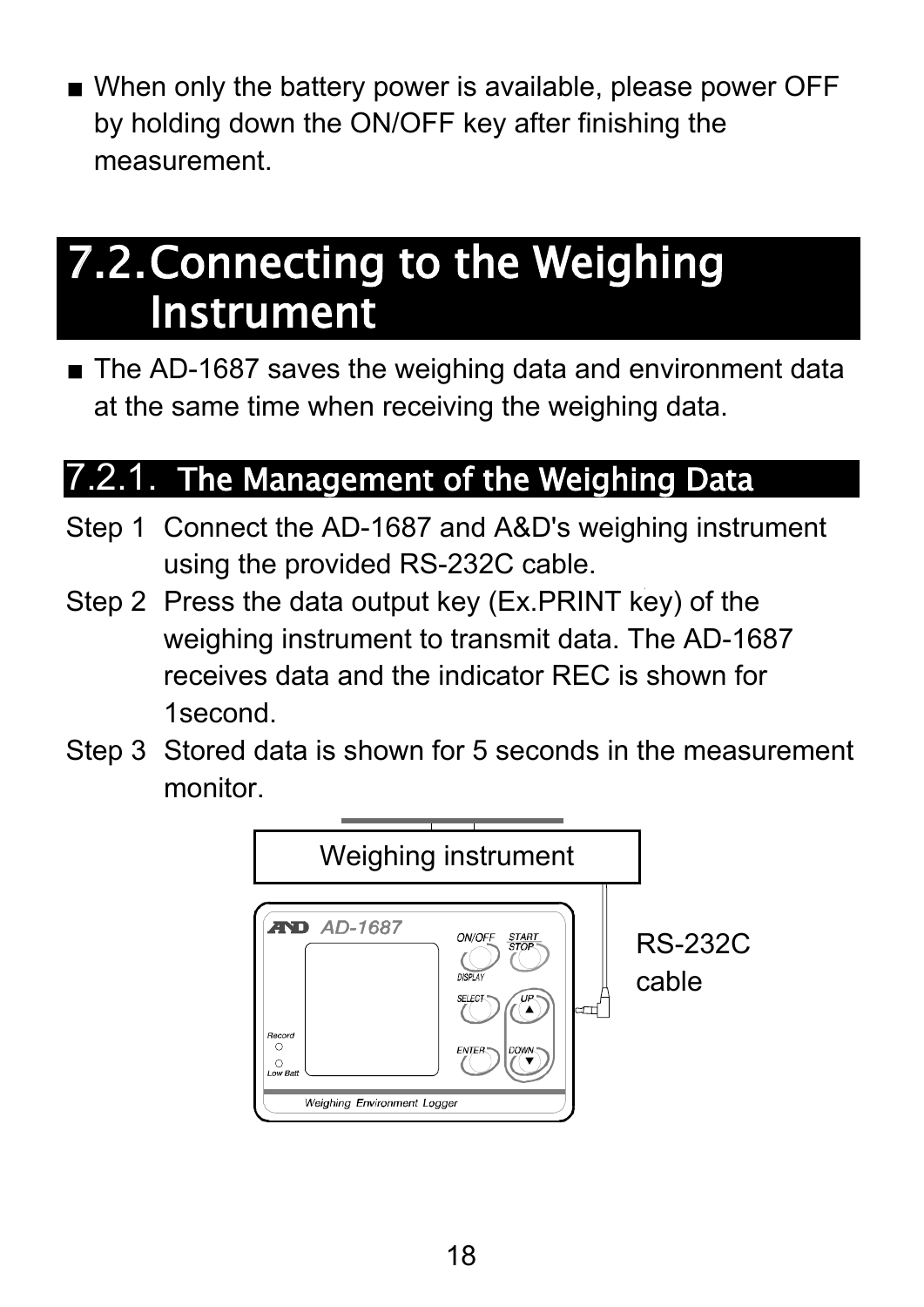#### 7.2.2. The Interval Measurement for the Weighing Instrument

- By setting "Weighing value interval recording mode (WEIGHING DATA)" in "6.4. Function Table" of the AD-1687 to "Interval", it is possible to save the weighing data sent from the weighing instrument continuously (stream output) at each interval.
- Step 1 Select the "Interval" at "Weighing value interval recording mode" (WEIGHING DATA) in "6.4. Function Table". WEIGHING DATA : Interval (The factory setting is "Every")
- Step 2 Connect the Weighing instrument that has been set in the stream output.

 In the case that the AD-1687 has received the weighing data,  $\vert$  (WT)  $\vert$  is displayed at lower left corner of the screen of the AD-1687, and the weighing data is displayed. In this case, the weighing data is not saved.

Step 3 Pressing the START/STOP key, at the timing set by the interval time, starts saving weighing data.

| Weighing data       |                  |  |  |
|---------------------|------------------|--|--|
| T1                  | 28.4 $\degree$ C |  |  |
| RH                  | 39.4 $%$         |  |  |
| <b>BAR</b>          | 1019. 7 hPa      |  |  |
| <b>VIB</b>          | 8 Gal            |  |  |
| ST<br>$+000.1278$ g |                  |  |  |
| (WT)                | $10/18$ 16:56    |  |  |
|                     | 777.             |  |  |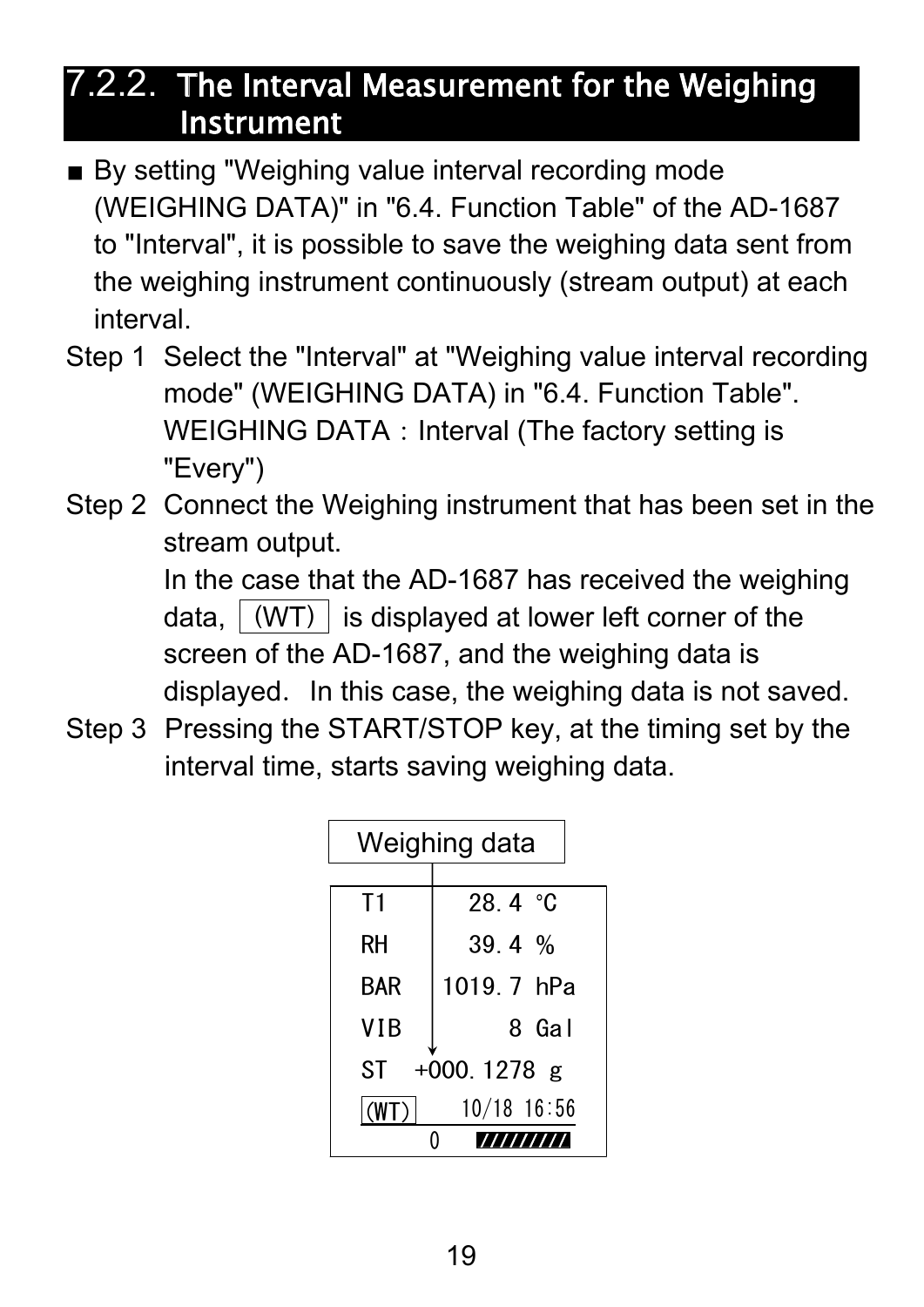#### **Note**

- A recording interval might deviate for a few seconds due to time lags in data reception.
- To set the display format of weighing data or to set the stream output of the weighing instrument, please refer to the "internal setting" "data format" of each instrument manual*.*
- When the AD-1687 body has received the weighing data, the weighing data is displayed.

### 7.3.Connecting to the Computer

#### 7.3.1. Supplying the Power From USB Port of Computer

Step 1 Connect the AD-1687 and a computer with a USB cable. Step 2 Select the item "EXT.POWER" and press the ENTER key so that the AD-1687 can use power from the USB port.

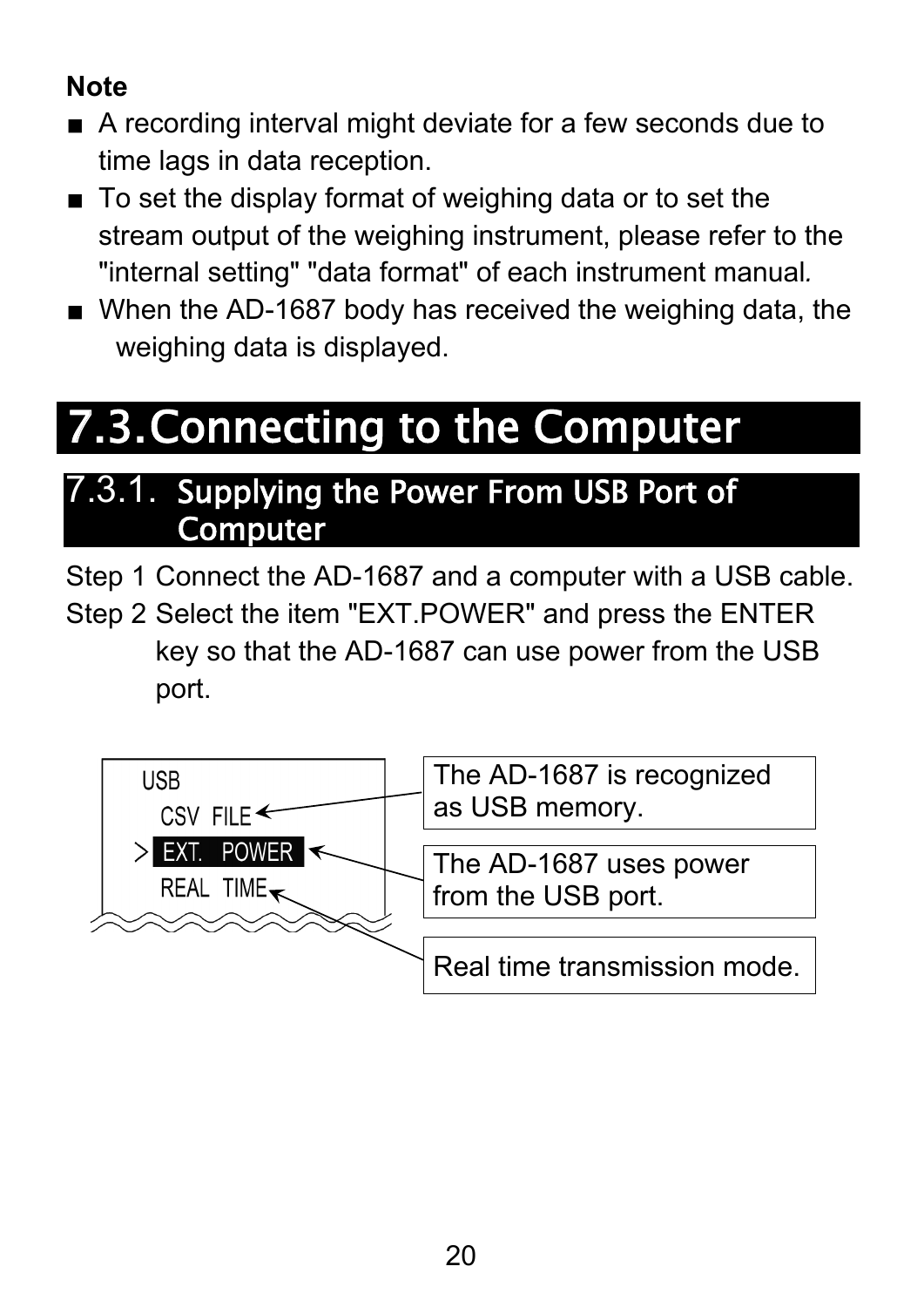### 7.3.2. Transmitting Data to A Computer (CSV File)

- Step 1 Connect the AD-1687 and a computer with a USB cable.
- Step 2 Select "CSV FILE" and press the ENTER key
- Step 3 The AD-1687 is recognized as USB memory without special software.
- Step 4 The CSV file data can be read by the computer.
- Step 5 To delete the CSV file in the AD-1687, use normal computer file operations.
- Step 6 Follow the menu "Safely Remove Hardware" when removing the AD-1687 from the USB port of the computer.

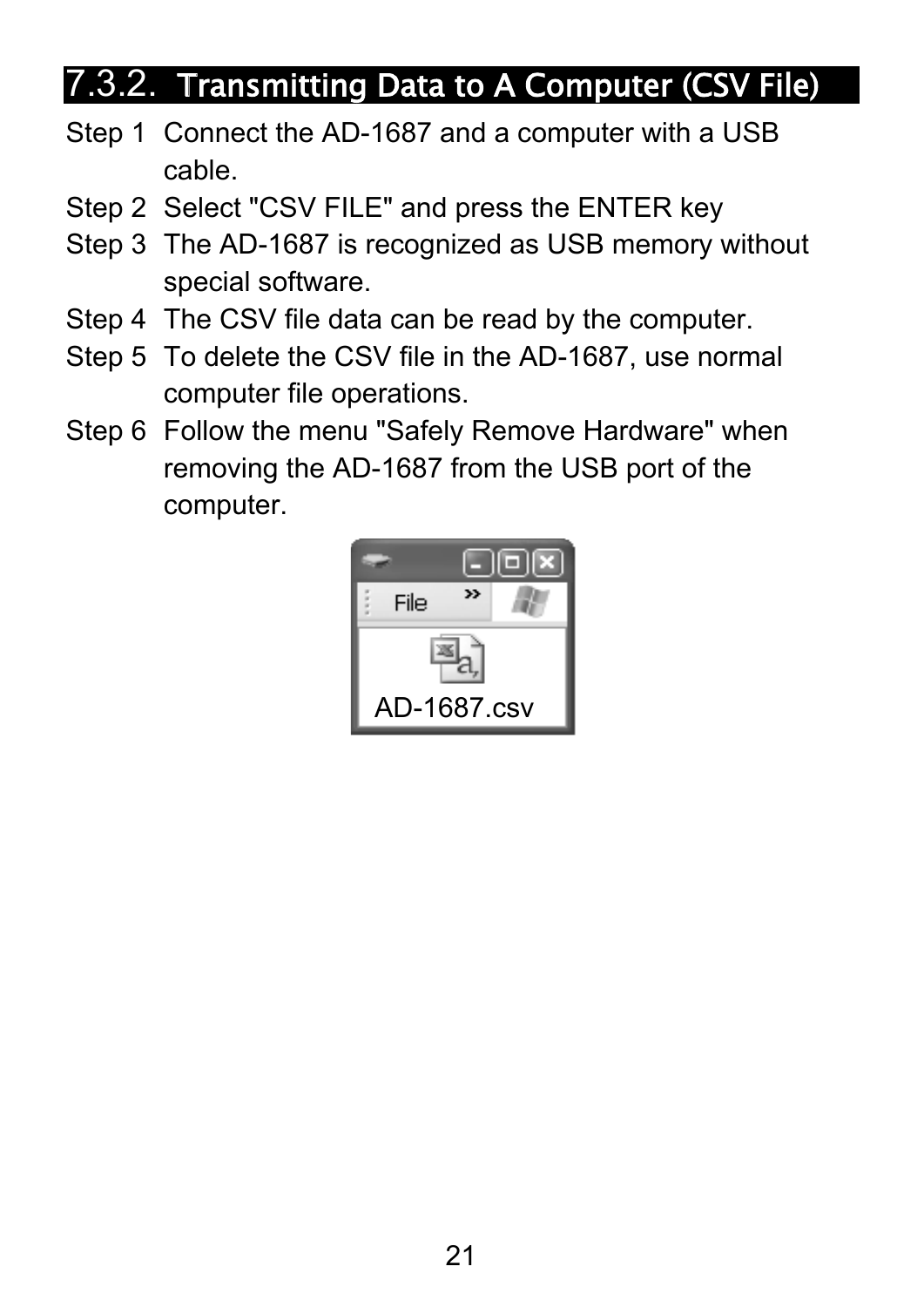#### 7.3.3. Transmitting Data to A Computer (Real-TimeTransmission Mode)

This method is used to transmit the environment and weighing data directly to a computer via the USB port. Data is not stored in the AD-1687.(Special software is not necessary)

#### 7.3.3.1 Transmitting Only Environmental Data

Step 1 Connect the AD-1687 and a computer with a USB cable.

> The display will change to "7.3.1" Display after Connecting.

- Step 2 Select the item "REAL TIME" and press the ENTER key to use the real time transmission mode.
- Step 3 Click on a position (cell) on the program (EXCEL etc.) to receive data.
- Step 4 Press and hold (Long press) the START/STOP key to transmit environment data.

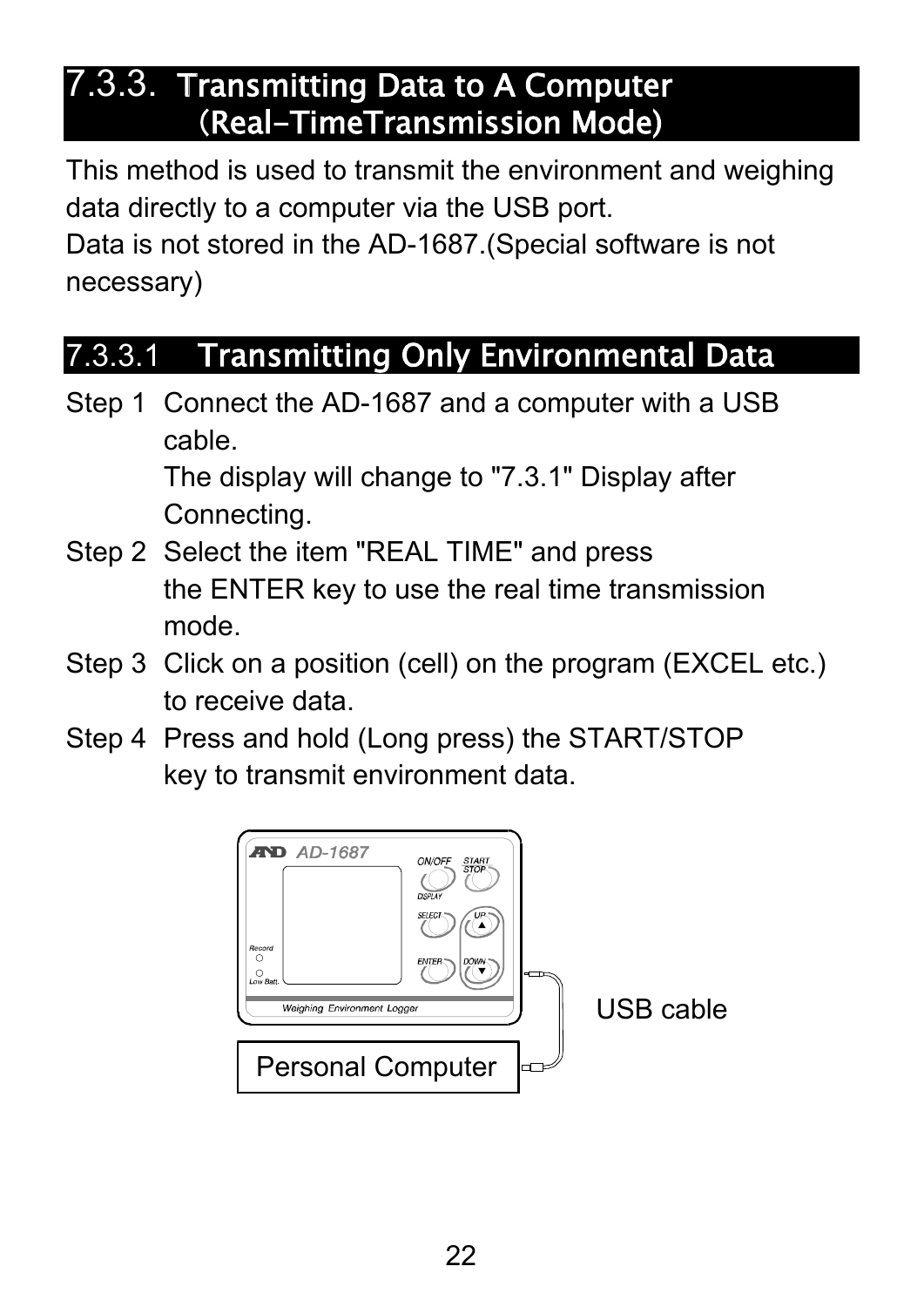#### 7.3.3.2. Transmitting Weighing Data and Environmental Data

- Step 1 Connect the AD-1687 to the weighing instrument with the RS-232c cable while the AD-1687 is powered off. After that, connect the AD-1687 unit to the PC with the USB cable. After connecting, the display will change the "8.3.1" display.
- Step 2 Select the item "REAL TIME" and press the ENTER key to use the real time transmission mode.
- Step 3 Click on a position (cell) on the program (EXCEL etc.) to receive data.
- Step 4 Press the data output key (Ex.:PRINT key) of the weighing instrument to send weighing data. When the main unit of AD-1687 receives data, a buzzer sounds and weighing data and environmental data are sent to the computer.
- Step 5 Data is displayed for 5 seconds on the measurement monitor.

#### **Note**

 $\blacksquare$  If the timing of the transmission is short, data may not be saved depending on the PC performance.

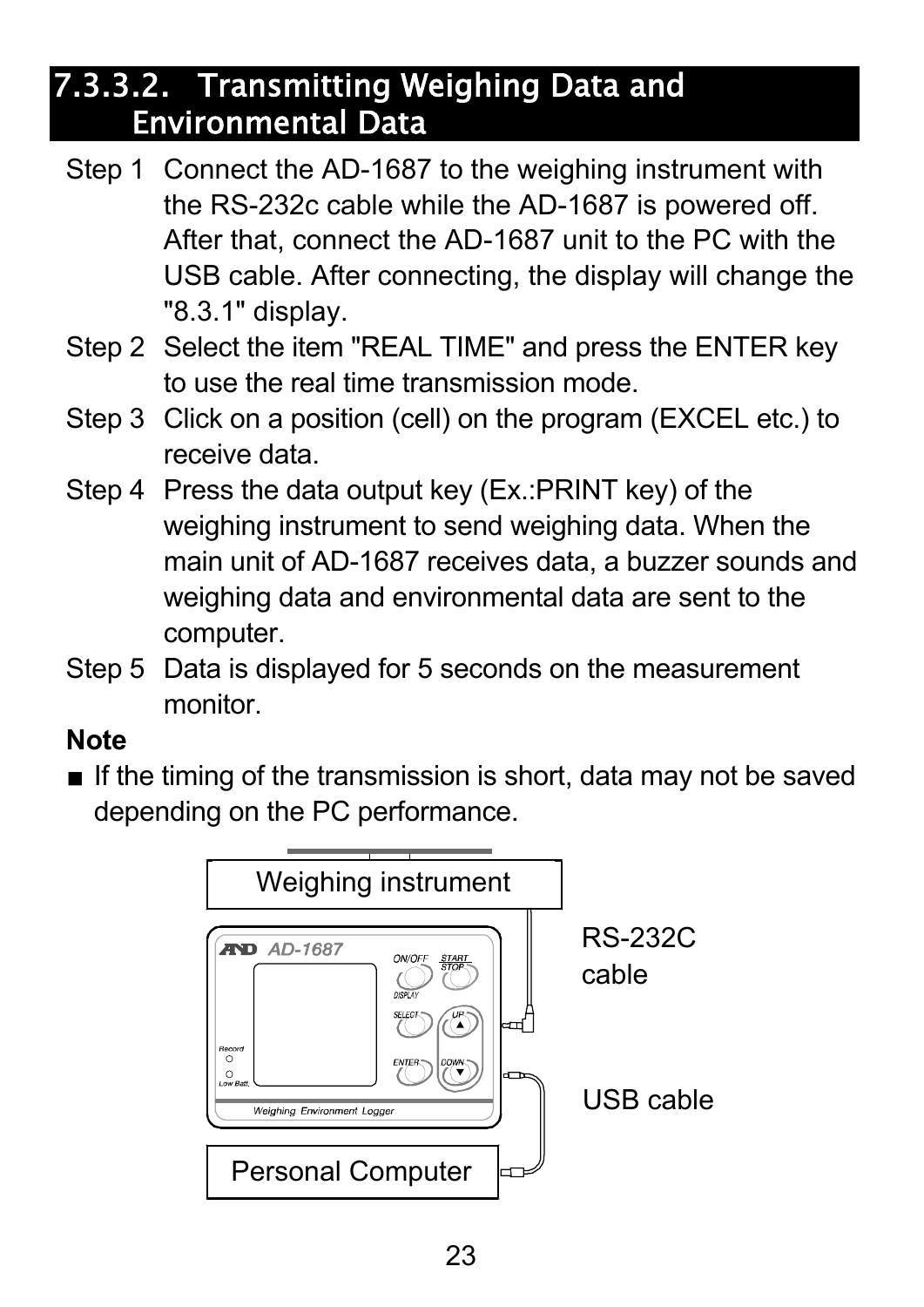### 8. Replacement for Batteries and Sensor Unit

#### **Caution**

- Replace with two new batteries of the same type (size AA) and maker when  $\Box$  or  $\Box$  (Low battery mark) is indicated.
- Do not mix an old battery with a new battery.
- $\blacksquare$  Insert each battery with its positive  $(+)$  and negative  $(-)$ terminals properly aligned with the corresponding symbols in the battery compartment.
- $\blacksquare$  When the batteries are drained completely,  $\blacksquare$  (Low battery mark) does not appear.
- $\blacksquare$  The battery life is dependent upon the environmental temperature, battery type and usage.
- Remove the batteries if the device is not to be used for a long time. The batteries may leak and cause a malfunction.
- The accessory batteries are for operation check and their life may be short.

#### **Battery Indicator**

- **Enough remaining battery**
- **Batteries are low. Recommend replacing them.**
- $\Box$  Batteries are drained. Replace them with new ones.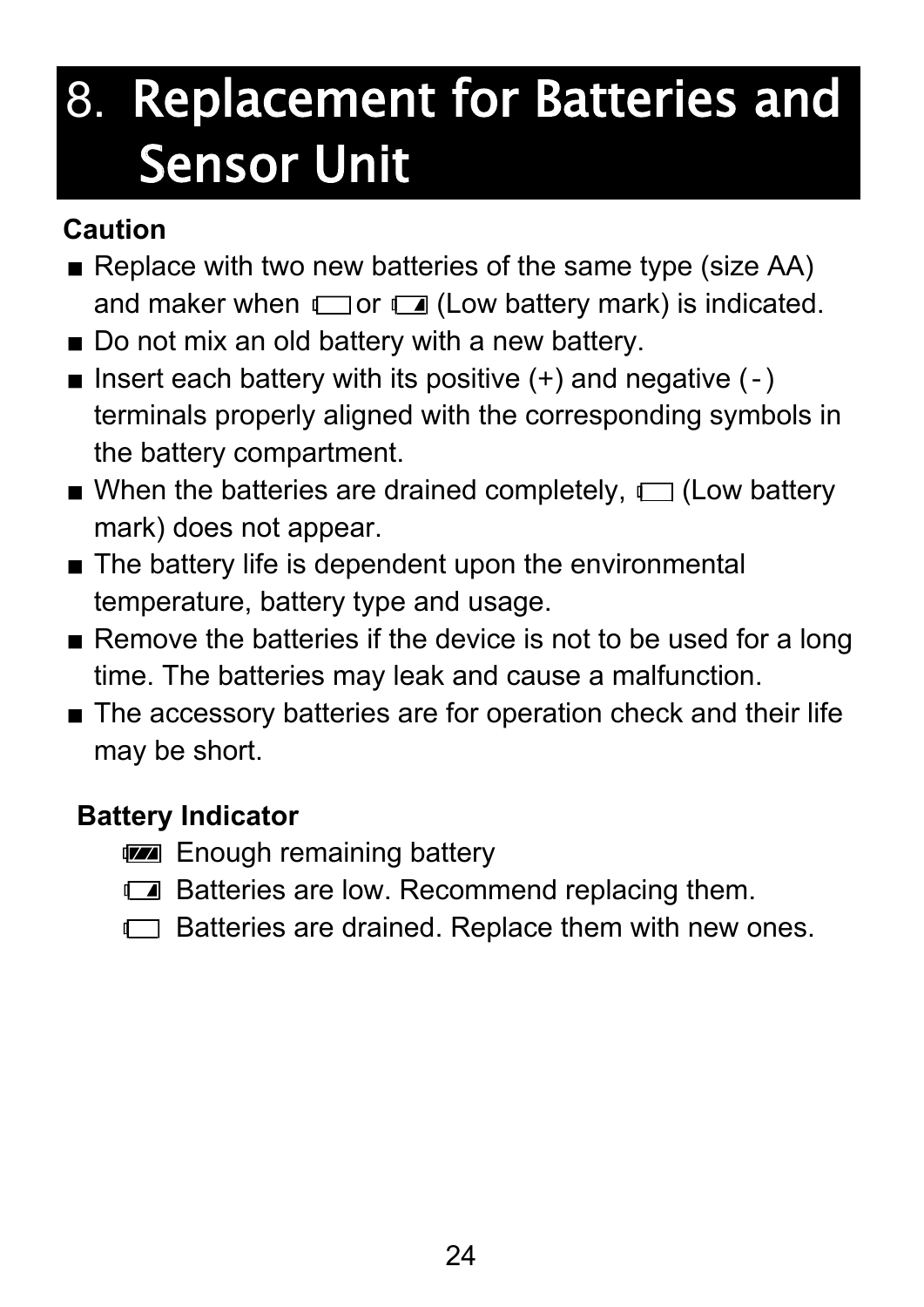■ The temperature & humidity sensor unit is a consumable. (Replacement is approx 2 years each)

 When the sensor life has been exceeded or condensation is present on the sensor, an abnormal value may be displayed.

- Step 1 Turn of the AD-1687. Remove the protector.
- Step 2 Push the side of the battery cover to release hook and open it.
- Step 3 Insert two new batteries with the positive  $(+)$  and negative  $(-)$  terminals properly aligned with the corresponding symbols in the battery compartment.
- Step 4 Close the battery cover.
- Step 5 In case of replacing the temperature & humidity sensor unit, slide it out and replace with new one.

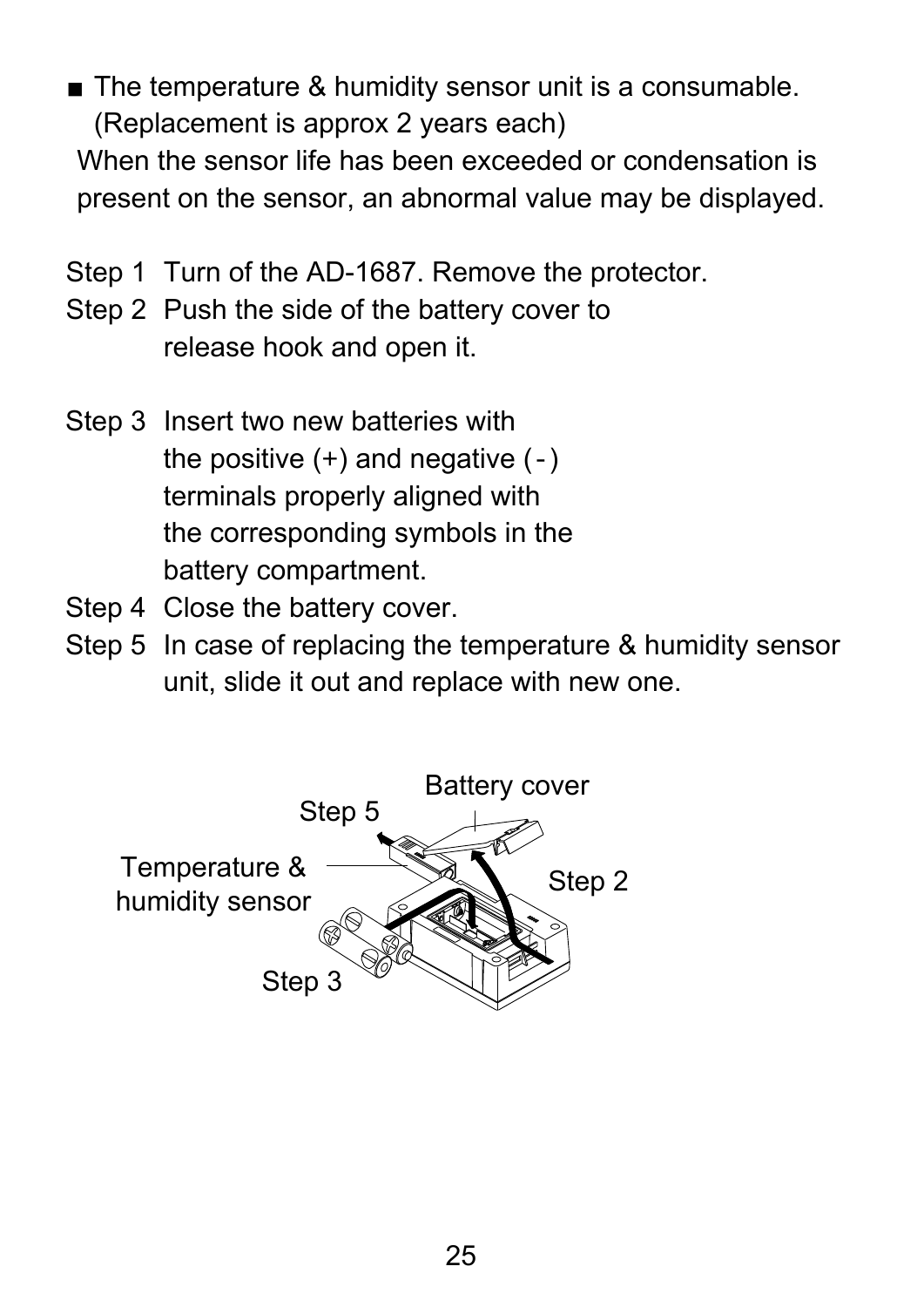# 9. Specifications

#### **Environmental data**

|                              | <b>Units</b>                          | Range                                            | Accuracy                                        |  |
|------------------------------|---------------------------------------|--------------------------------------------------|-------------------------------------------------|--|
| Temperature $ 0.1^{\circ}$ C |                                       | 0 to $60^{\circ}$ C                              | ±1.5°C (0 to 10°C,                              |  |
|                              |                                       |                                                  | 40 to $60^{\circ}$ C)                           |  |
|                              |                                       |                                                  | ±1.0℃ (10.1 to 19.9℃,                           |  |
|                              |                                       |                                                  | 30.1 to $39.9^{\circ}$ C)                       |  |
|                              |                                       |                                                  | $\pm 0.5^{\circ}$ C (20.0 to 30.0 $^{\circ}$ C) |  |
| Relative<br>humidity         | 0.1%RH                                | l0 to 100%                                       | $\pm 5\%$ (20 to 39.9%,                         |  |
|                              |                                       |                                                  | 60.1% to $80\%$ )<br>$\pm 3\%$ (40 to 60%)      |  |
| <b>Barometric</b>            | 0.1 <sub>hPa</sub>                    |                                                  | 500 to 1100 hPa $\pm$ 4 hPa (0 to 50°C)         |  |
| pressure                     |                                       |                                                  |                                                 |  |
| <b>Vibration</b>             | 1 Gal                                 | 0 to 2000 Gal                                    | Static acceleration ± 20%                       |  |
|                              |                                       | For the weighing instrument (our                 |                                                 |  |
| Connectable                  |                                       | balance-scales) with RS-232C, please             |                                                 |  |
| equipment                    |                                       | check our websites.                              |                                                 |  |
| Data capacity                |                                       | Maximum 10,000 sets (including date & time)      |                                                 |  |
| Interval time                |                                       | 1, 2, 5, 10, 15, 20 or 30 seconds,               |                                                 |  |
|                              | 1, 2, 5, 10, 15, 20, 30 or 60 minutes |                                                  |                                                 |  |
| Power supply                 |                                       | Two alkaline batteries (LR6, AA),                |                                                 |  |
|                              |                                       | AC adaptor, or USB                               |                                                 |  |
| <b>Battery life</b>          |                                       | Approx. 6 months (Measurement interval:          |                                                 |  |
|                              |                                       | 1 minute)                                        |                                                 |  |
| Clock accuracy               |                                       | $Max.±1$ minute/month                            |                                                 |  |
| Adaptable operating          |                                       | Windows 7, 8, 10 (32 bits, 64 bits)              |                                                 |  |
| systems                      |                                       |                                                  |                                                 |  |
| Operating                    |                                       | $0^{\circ}$ C to 60 $^{\circ}$ C, 85% RH or less |                                                 |  |
| environment                  |                                       | (No condensation)                                |                                                 |  |
| <b>Dimensions</b>            |                                       | $127(W) \times 90(H) \times 36(D)$ mm            |                                                 |  |
|                              |                                       | (including the protector)                        |                                                 |  |
| AD-1687 body                 |                                       | Approx. 280g                                     |                                                 |  |
| mass                         |                                       | (including batteries and the protector)          |                                                 |  |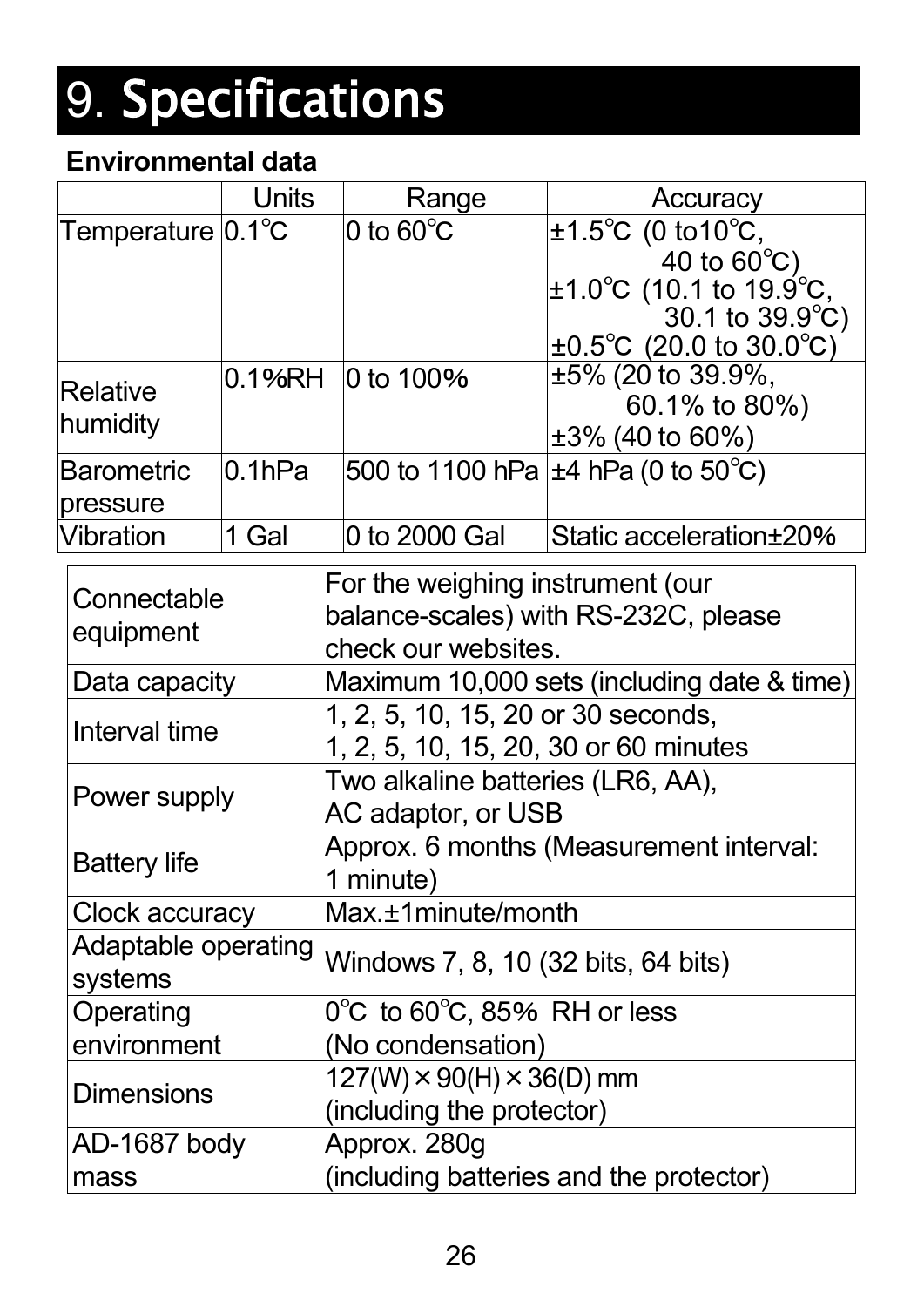#### MEMO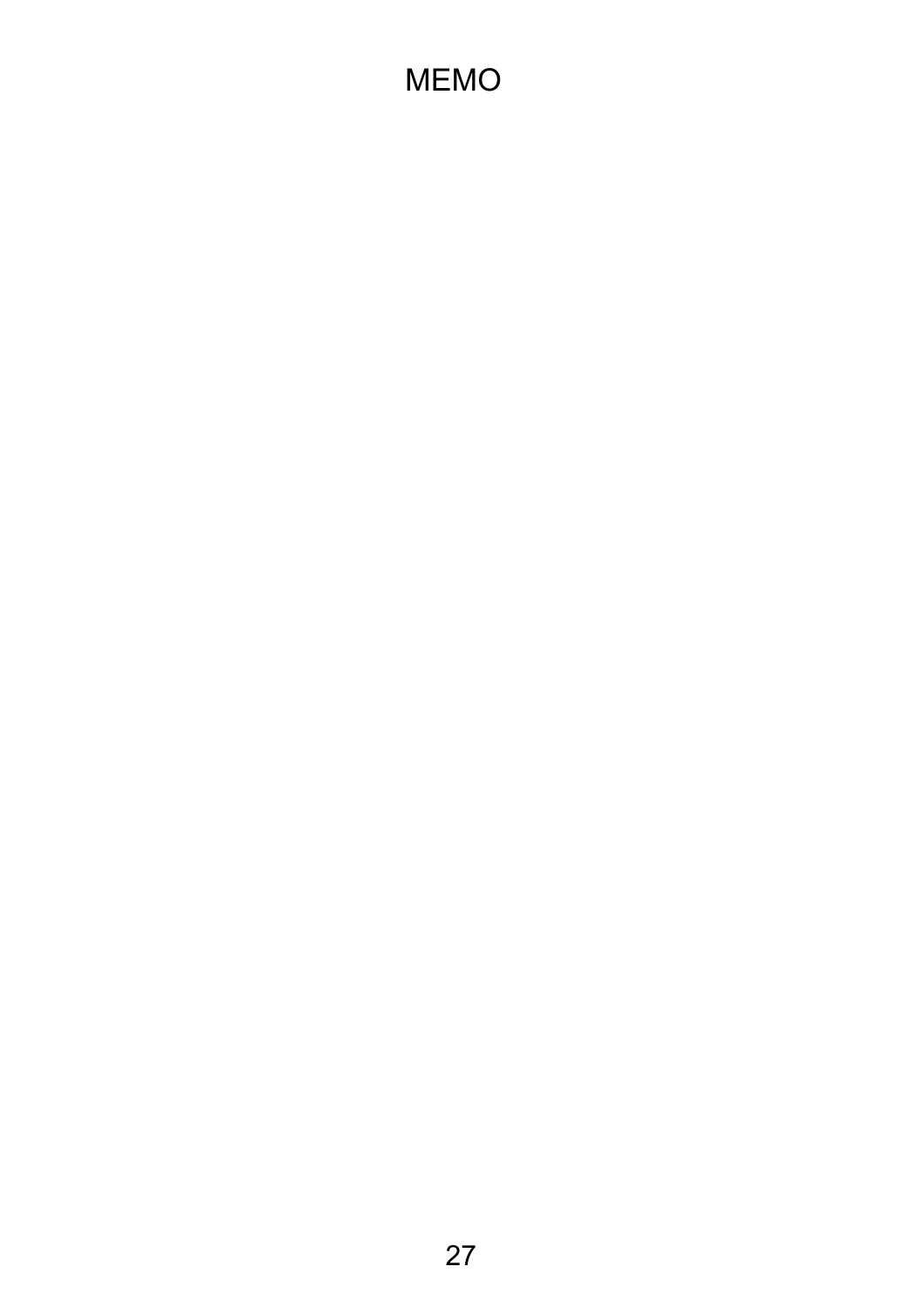#### MEMO